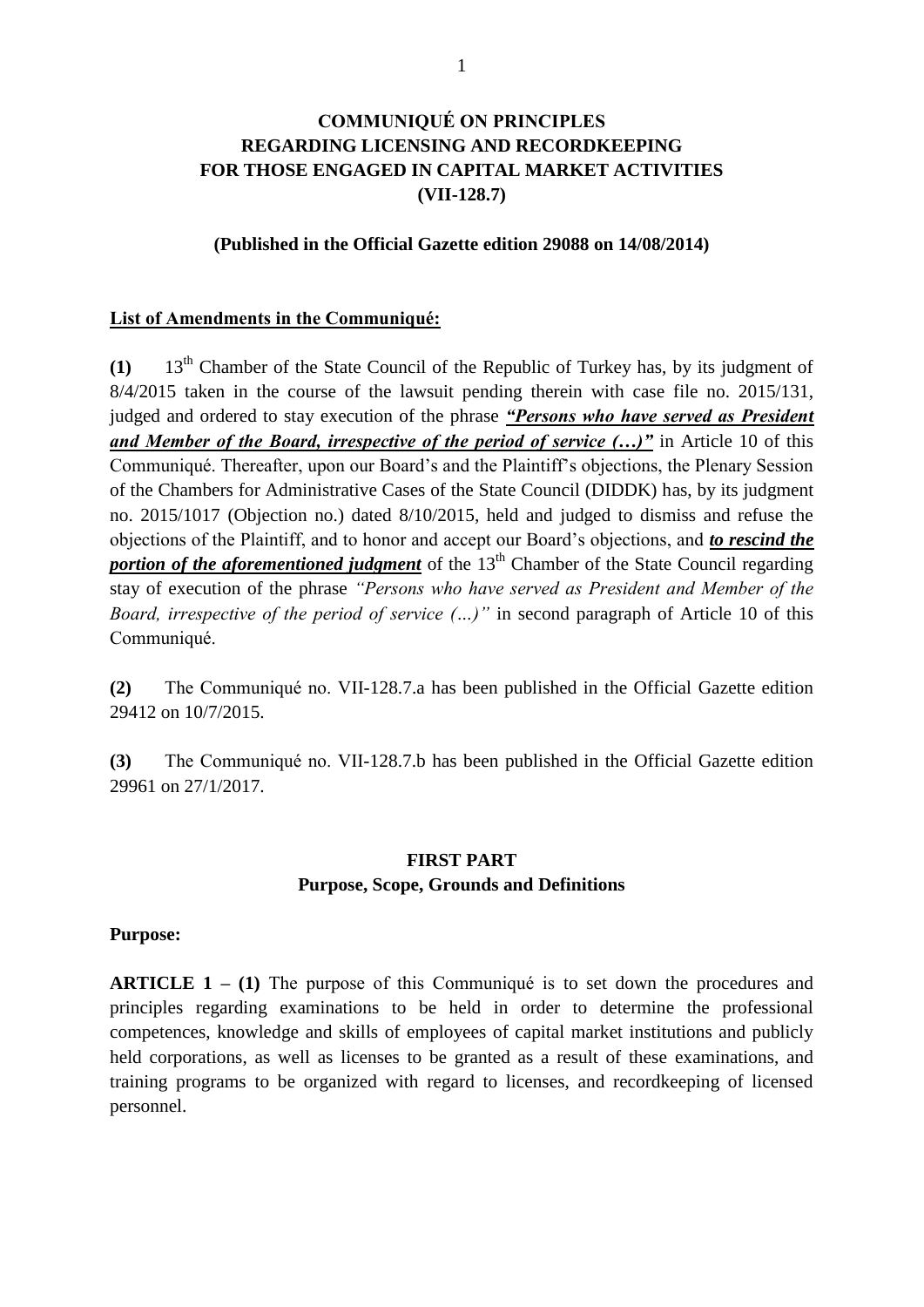#### **Scope:**

**ARTICLE 2 – (1)** This Communiqué covers and is enforceable on persons having certain job titles or qualifications and working in capital market institutions and publicly held corporations referred to in the Law.

#### **Grounds:**

**ARTICLE 3 – (1)** This Communiqué is issued in reliance upon subparagraph (f) of first paragraph of article 128 of the Capital Markets Law no. 6362 dated 6/12/2012.

#### **Definitions and Abbreviations:**

**ARTICLE 4 – (1)** For the purposes and in the context of this Communiqué:

**(a)** "Rating agency" refers to and stands for rating agencies authorized by the Board, and international rating agencies accepted by the Board for rating activities and operations in Turkey; and

**(b)** "Real estate appraisal company" refers to and stands for real estate appraisal companies listed by the Board; and

**(c)** "Publicly held corporation" refers to joint-stock companies the stocks of which are offered or are deemed to have been offered to public; and

**(ç)** "Law" refers to and stands for the Capital Markets Law no. 6362 dated 6/12/2012; and

**(d)** "Collective investment undertakings" refers to investment funds and investment partnerships; and

**(e)** "Board" refers to and stands for the Capital Markets Board; and

**(f)** "License" refers to a certificate issued by SPL, indicating and proving the professional competence in the relevant fields of business, if and when the holder thereof is successful in examinations and satisfies and meets other licensing conditions; and

**(g)** "Examination" refers to examinations held for licensing the employees of capital market institutions and publicly held corporations; and

**(ğ) (Revised and amended by the Communiqué published in the Official Gazette edition 29961 on 27/1/2017)** "Examination Board" refers to a board included in the organization of SPL, which is responsible for organization of examinations in paper; and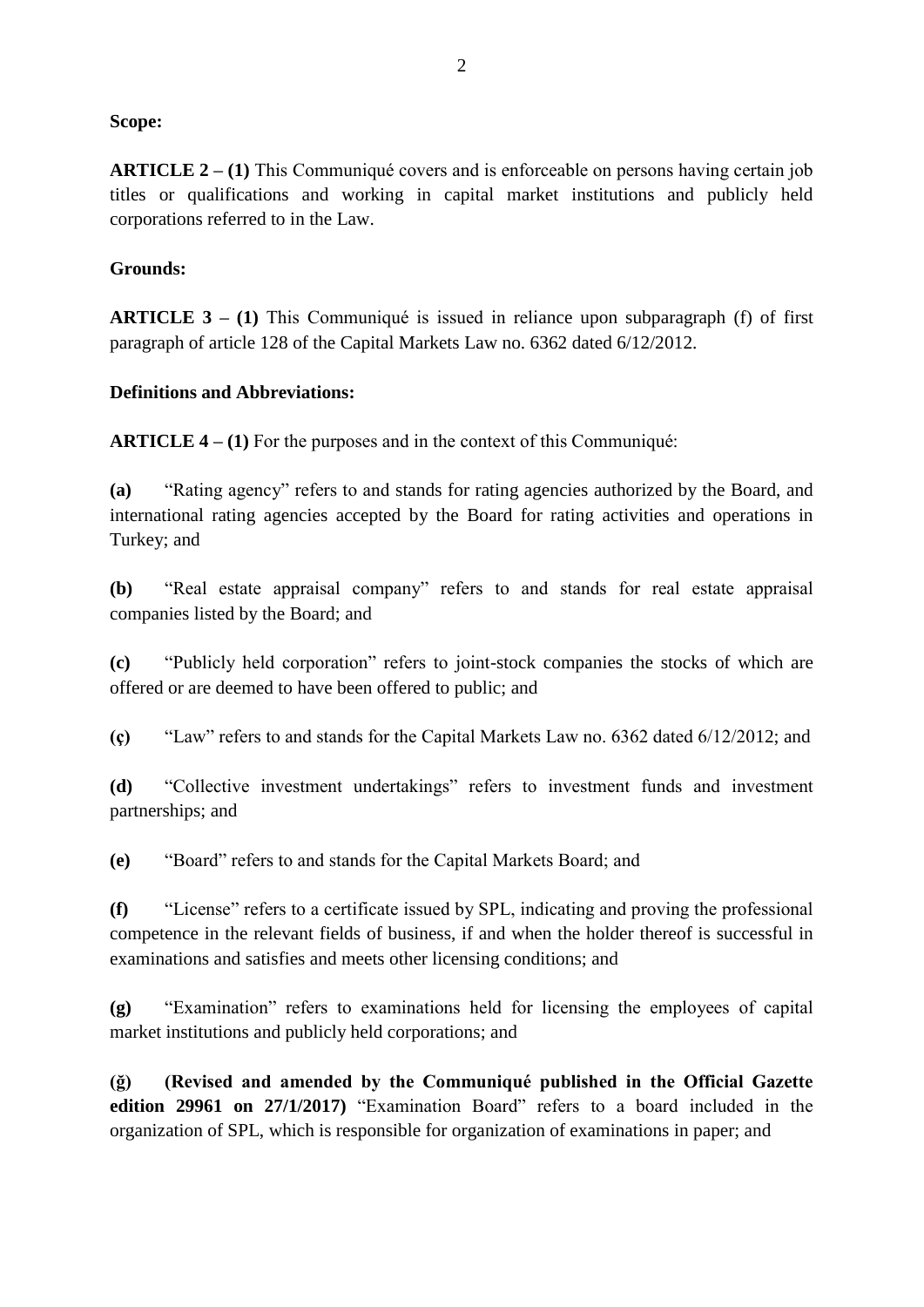**(h)** "Recordkeeping" refers to the activity of keeping the records of information about the personnel subject to license and working in capital market institutions and publicly held corporations referred to in the Law, and of disclosure of such records to the relevant entities and institutions and to public; and

**(ı) (Revised and amended by the Communiqué published in the Official Gazette edition 29961 on 27/1/2017)** "SPL" refers to and stands for Sermaye Piyasası Lisanslama Sicil ve Eğitim Kuruluşu A.Ş. (Capital Markets Licensing Registry and Training Agency Co., Inc.) authorized by the Board to organize and hold license examinations for and license those who are currently working for or are going to be recruited by capital market institutions and publicly held corporations, and to keep records of license holders, and to keep records of notifications issued within the frame of the pertinent regulations of the Board, and to organize training programs relating to licenses; and

**(i)** "Investment firm" refers to intermediary institutions, as well as other capital market institutions founded for investment services and activities and the principles of foundation and operation of which are determined by the Board, in addition to banks; and

**(j)** "Board of Directors" refers to and stands for SPL Board of Directors; and

**(k)** "President of Board of Directors" refers to and stands for President of Board of Directors of SPL.

# **SECOND PART License Types, Personnel Subject to Licensing, and Conditions of Licensing**

# **License Types:**

**ARTICLE 5 – (1)** Types of licenses that can be received and held upon being successful in examinations and upon satisfaction of other conditions of licensing are as listed below:

- **a)** Capital Market Activities Level 1 License, and
- **b)** Capital Market Activities Level 2 License, and
- **c)** Capital Market Activities Level 3 License, and
- **ç)** Derivative Instruments License, and
- **d)** Corporate Governance Rating License, and
- **e)** Credit Rating License, and
- **f)** Residential Real Estate Appraisal License, and
- **g)** Real Estate Appraisal License.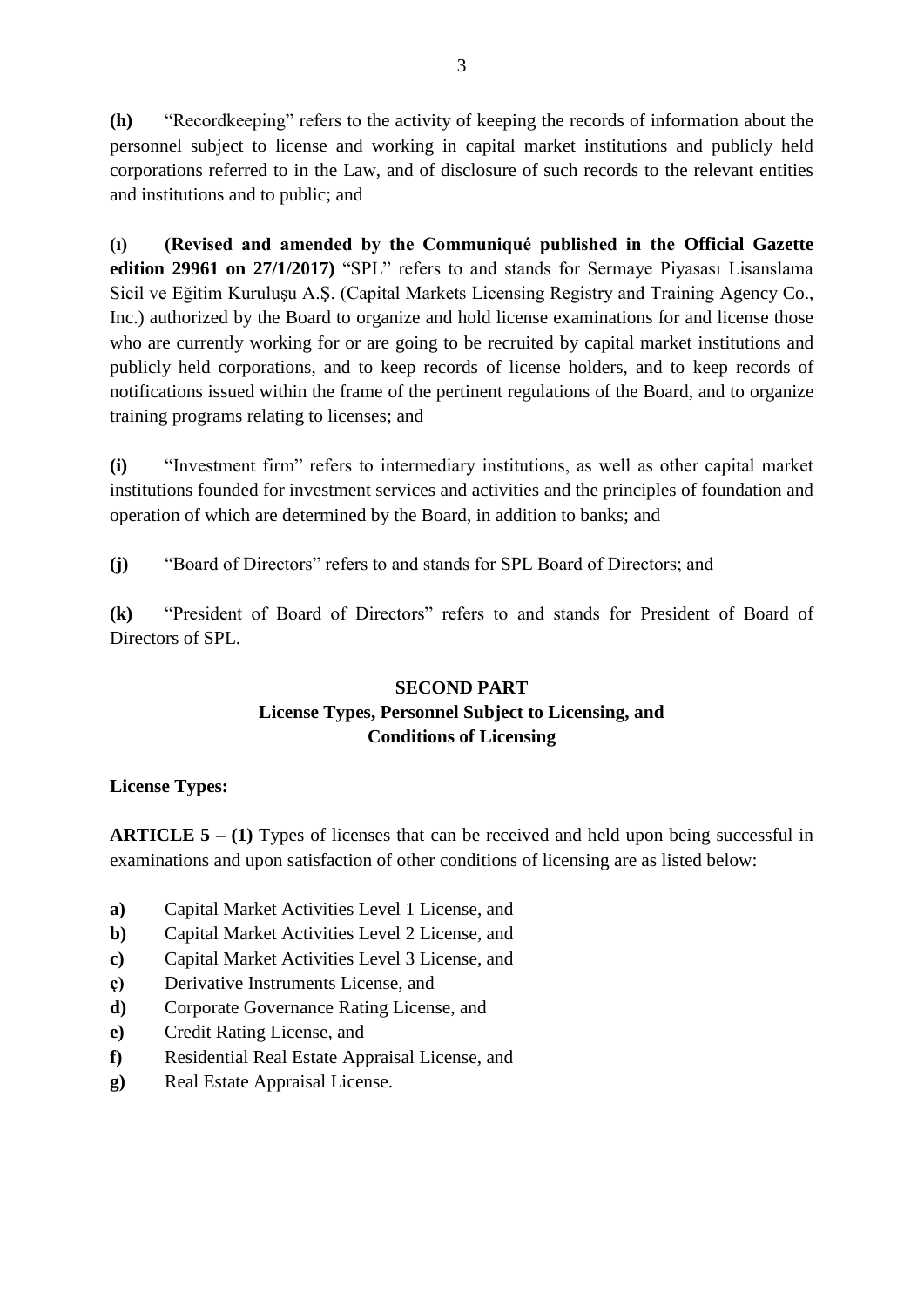#### **Personnel Subject to License:**

**ARTICLE 6 – (1)** Persons having certain job titles or qualifications and working in publicly held corporations, investment firms, collective investment undertakings, rating agencies, real estate appraisal companies and other institutions covered by the Law are, if and to the extent required under the relevant regulations of the Board, required to have one or several of the licenses listed in Article 5 hereinabove.

**(2)** Persons holding a Capital Market Activities Level 3 License may work in jobs requiring Capital Market Activities Level 2 License or Capital Market Activities Level 1 License, and persons holding a Capital Market Activities Level 2 License may work in jobs requiring Capital Market Activities Level 1 License, and persons holding a Real Estate Appraisal License may work in jobs requiring Residential Real Estate Appraisal License.

**(3) (Revised and amended by the Communiqué published in the Official Gazette edition 29412 on 10/07/2015)** Except for general managers, deputy general managers, department heads and interim executives, personnel subject to license may, until receipt of a license, work as an assistant affiliated to another personnel holding the relevant license. However, the period of working as an assistant may not exceed 3 years, even if worked in different institutions and in different license areas. A personnel working as an assistant carries out the licensed activities under supervision of the license holder personnel he/she reports to, and the responsibilities for the activities carried out belong to the license holder personnel he/she reports to. Number of personnel working as assistants is determined in harmony with the volume and structure of activities, and in such manner not to lead to any internal control weakness. Maximum 5 assistants may report to a license holder personnel.

**(4)** In order for license holders to be eligible for working in jobs subject to license, the Board may impose conditions of experience and/or participation in certain training programs.

### **Conditions of Licensing:**

**ARTICLE 7 – (1)** For eligibility for a certain license, the candidate must have graduated from the stipulated schools, and must be successful in the relevant licensing examination organized thereinfor.

**(2)** Candidates must have graduated from an at least 2-years higher education institution for Capital Market Activities Level 1 License and Residential Real Estate Appraisal License, and an at least 4-years higher education institution for all other licenses.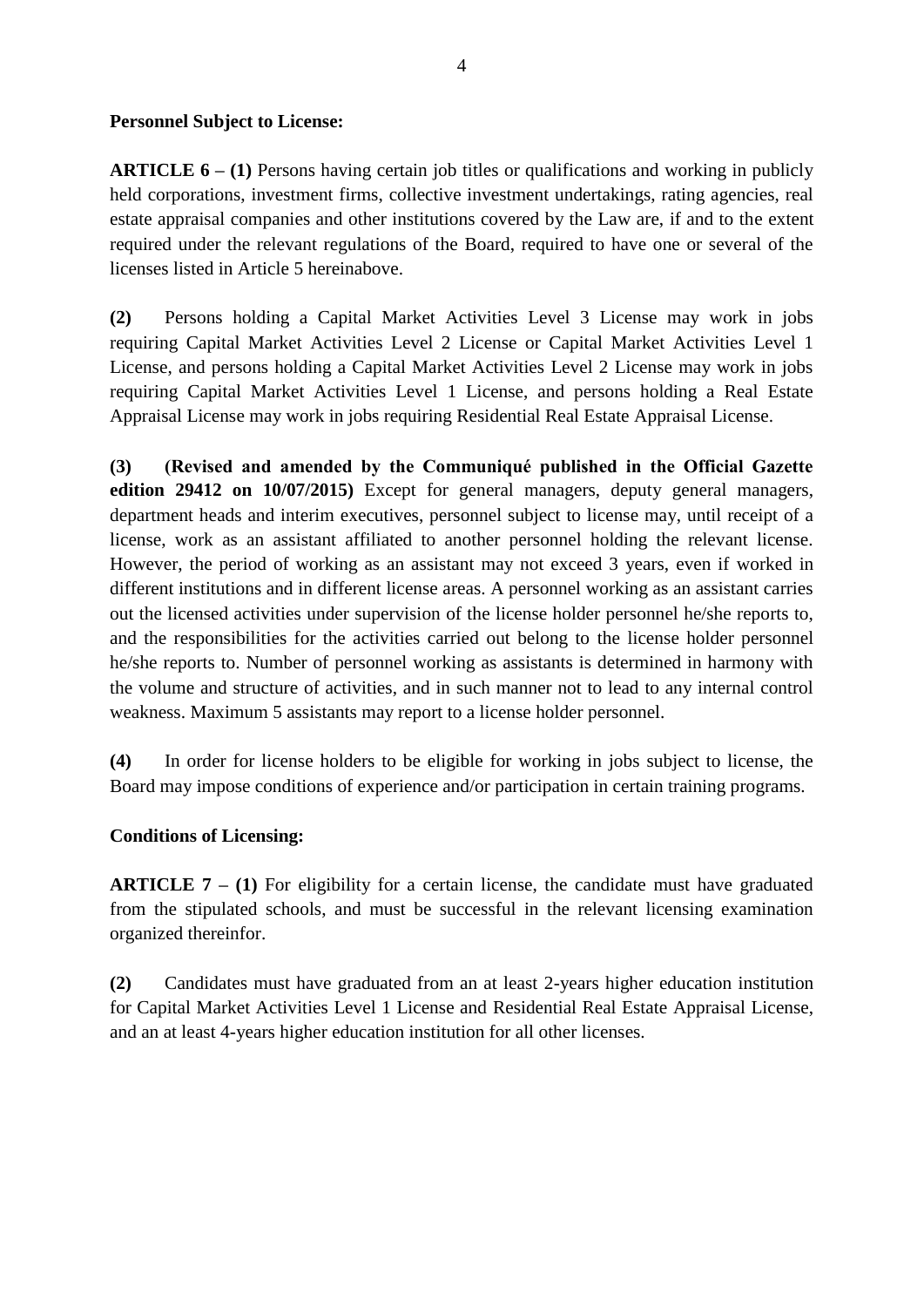# **THIRD PART Examinations**

#### **All of Examination Subjects:**

**ARTICLE 8 – (1)** All of examination subjects to be included in licensing examinations are collectively listed below:

- **a)** Narrow-scoped capital markets legislation and professional rules,
- **b)** Wide-scoped capital markets legislation and professional rules,
- **c)** Capital market instruments 1,
- **ç)** Capital market instruments 2,
- **d)** Investment firms,
- **e)** Financial markets,
- **f)** Financial management and financial analysis,
- **g)** Overall economy,
- **ğ)** Basic finance mathematics and appraisal methods,
- **h)** Commercial law,
- **ı)** Derivative instruments, markets and risk management,
- **i)** Clearing, settlement, custody and operational transactions,
- **j)** Taxation in institutions and capital markets,
- **k)** Real estate appraisal principles,
- **l)** Construction and real estate accounting,
- **m)** Accounting and financial reporting,
- **n)** Credit rating,
- **o)** Corporate governance and
- **ö)** Real property legislation.

#### **Examination Subjects by License Types:**

**ARTICLE 9 – (1)** Examination subjects by types of licenses are as listed below:

- **a)** Capital Market Activities Level 1 License:
	- **1)** Narrow-scoped capital markets legislation and professional rules, and
	- **2)** Capital market instruments 1, and
	- **3)** Investment firms, and
	- **4)** Clearing, settlement, custody and operational transactions.
- **b)** Capital Market Activities Level 2 License:
	- **1)** Wide-scoped capital markets legislation and professional rules, and
	- **2)** Capital market instruments 1, and
	- **3)** Capital market instruments 2, and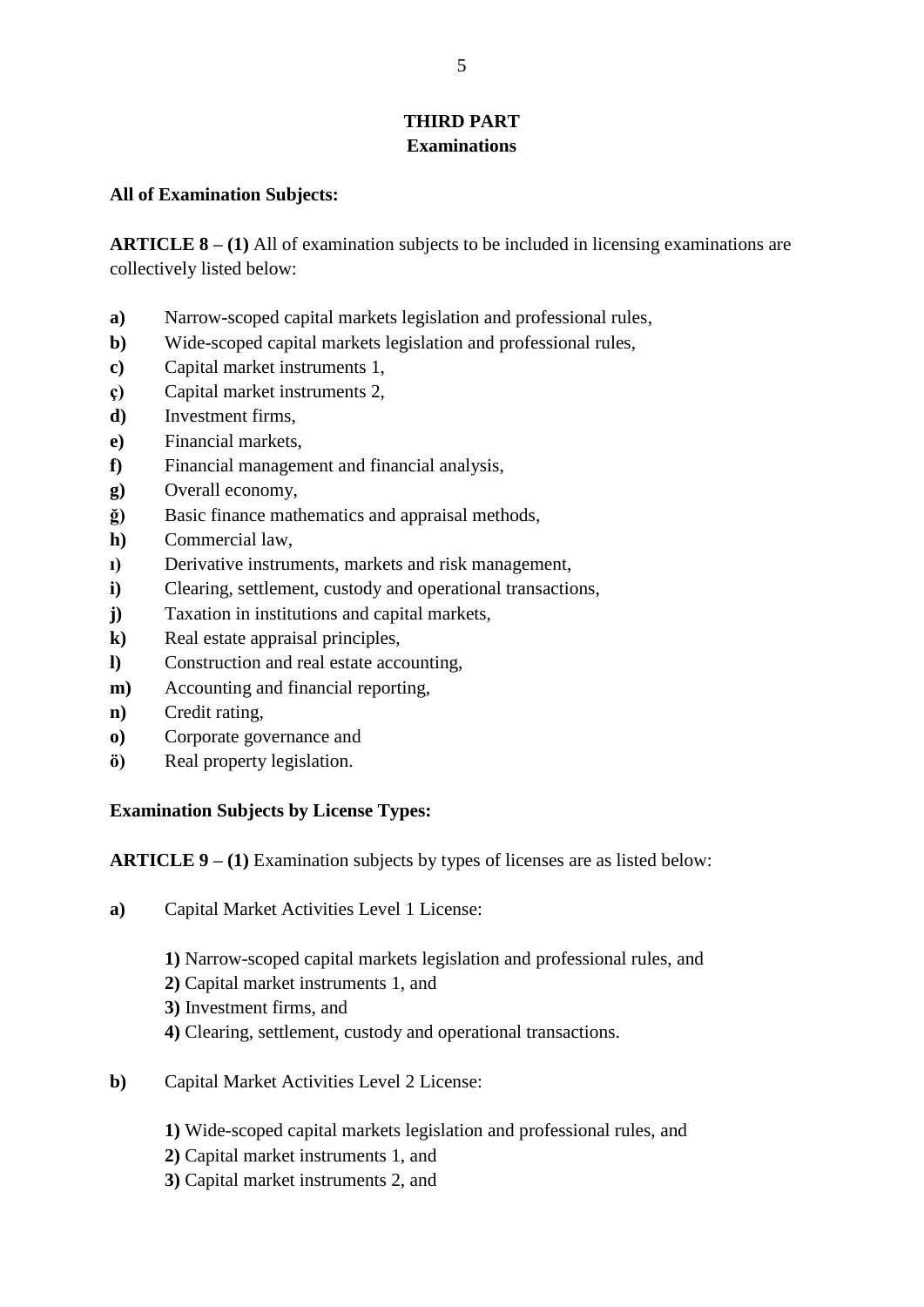- **4)** Investment firms, and
- **5)** Financial markets, and
- **6)** Clearing, settlement, custody and operational transactions, and
- **7)** Financial management and financial analysis, and
- **8)** Commercial law, and
- **9)** Accounting and financial reporting.
- **c)** Capital Market Activities Level 3 License:
	- **1)** Wide-scoped capital markets legislation and professional rules, and
	- **2)** Capital market instruments 1, and
	- **3)** Capital market instruments 2, and
	- **4)** Investment firms, and
	- **5)** Financial markets, and
	- **6)** Clearing, settlement, custody and operational transactions, and
	- **7)** Financial management and financial analysis, and
	- **8)** Commercial law, and
	- **9)** Accounting and financial reporting, and
	- **10)** Overall economy, and
	- **11)** Basic finance mathematics and appraisal methods, and
	- **12)** Taxation in institutions and capital markets.
- **ç)** Derivative Instruments License:
	- **1)** Wide-scoped capital markets legislation and professional rules, and
	- **2)** Capital market instruments 1, and
	- **3)** Capital market instruments 2, and
	- **4)** Investment firms, and
	- **5)** Financial markets, and
	- **6)** Basic finance mathematics and appraisal methods, and
	- **7)** Derivative instruments, markets and risk management, and
	- **8)** Taxation in institutions and capital markets.
- **d)** Corporate Governance Rating License:
	- **1)** Wide-scoped capital markets legislation and professional rules, and
	- **2)** Basic finance mathematics and appraisal methods, and
	- **3)** Commercial law, and
	- **4)** Accounting and financial reporting, and
	- **5)** Corporate governance.
- **e)** Credit Rating License:
	- **1)** Wide-scoped capital markets legislation and professional rules, and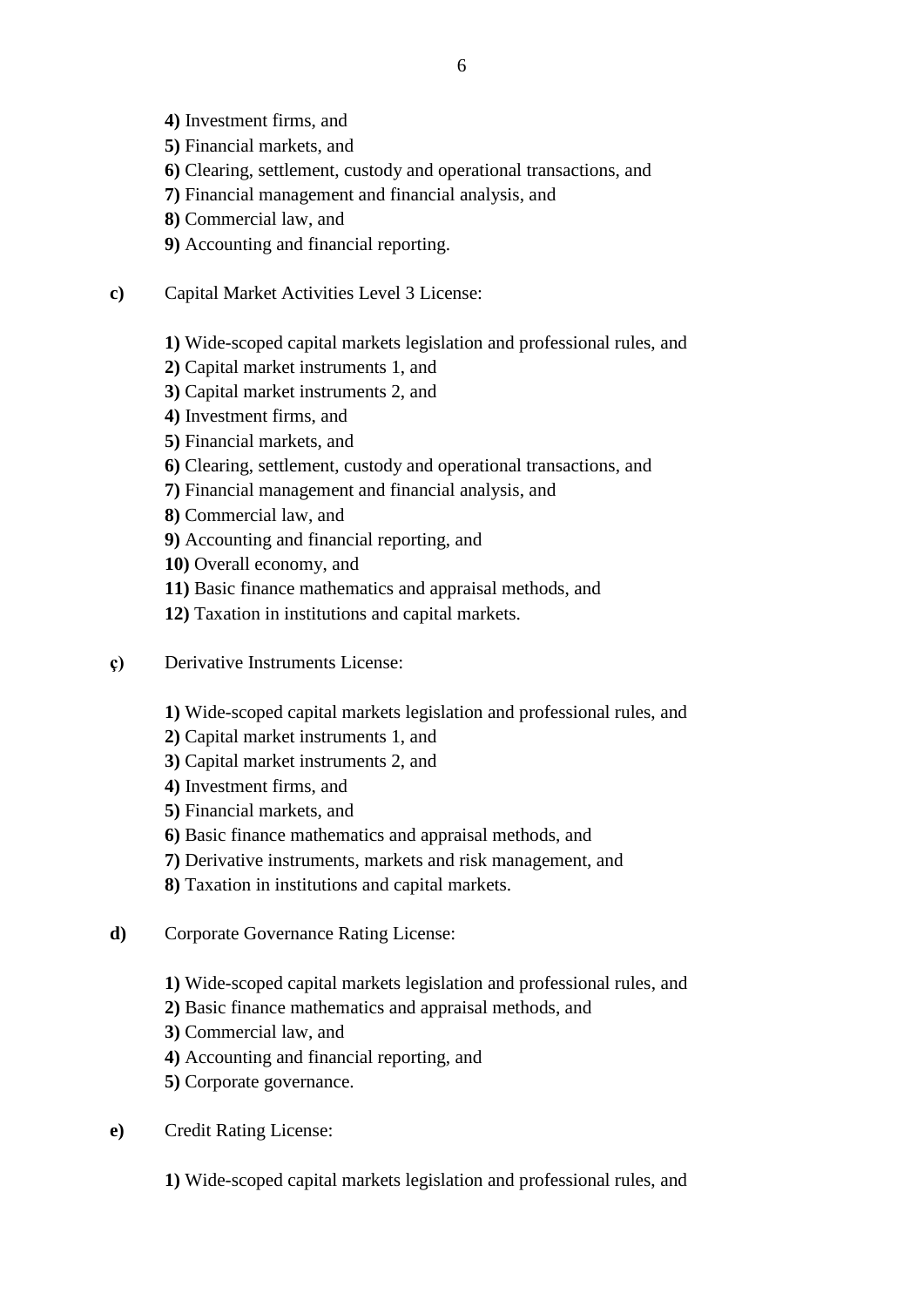- **2)** Basic finance mathematics and appraisal methods, and **3)** Commercial law, and **4)** Accounting and financial reporting, and **5)** Credit rating.
- **f)** Residential Real Estate Appraisal License:

**1)** Narrow-scoped capital markets legislation and professional rules, and **2)** Real estate appraisal principles.

- **g)** Real Estate Appraisal License:
	- **1)** Narrow-scoped capital markets legislation and professional rules, and
	- **2)** Real estate appraisal principles, and
	- **3)** Construction and real estate accounting, and
	- **4)** Real property legislation.
- **(2)** Sub-headings of examination subjects are determined by the Board.

#### **Exemption Relating to Examinations:**

**ARTICLE 10 – (1)** Persons holding a certificate received from an internationally accepted institution recognized and designated by the Board must, in order to be eligible for a license corresponding and equivalent to that certificate, take, and be successful in, differential examination subjects, if any.

**(2)** Persons having a minimum past service period of 3 years in the Board as professionals, except for informatics personnel, are eligible to receive a Capital Market Activities Level 1 License, and persons having a minimum past service period of 5 years therein as specified are eligible to receive a Capital Market Activities Level 2 License, a Credit Rating License, a Corporate Governance Rating License, and a Residential Real Estate Appraisal License, and persons having a minimum past service period of 8 years therein as specified are eligible to receive a Capital Market Activities Level 3 License, a Derivative Instruments License, and a Real Estate Appraisal License. Persons who have served as President and Member of the Board, irrespective of the period of service, and persons who have served as Vice President and Department Head in the Board for at least 2 years will be eligible to receive all of these licenses. For those who are licensed pursuant to this paragraph, no other condition is sought for working with the relevant licenses, and the provisions of this Communiqué pertaining to license renewal trainings are not applicable.

**(3) (New Paragraph added by the Communiqué published in the Official Gazette edition 29412 on 10/07/2015)** If and to the extent postgraduate study programs of universities regarding capital markets cover all of the examination subjects of certain licenses, then and in this case, within the frame of agreements to be signed by SPL with said universities, graduates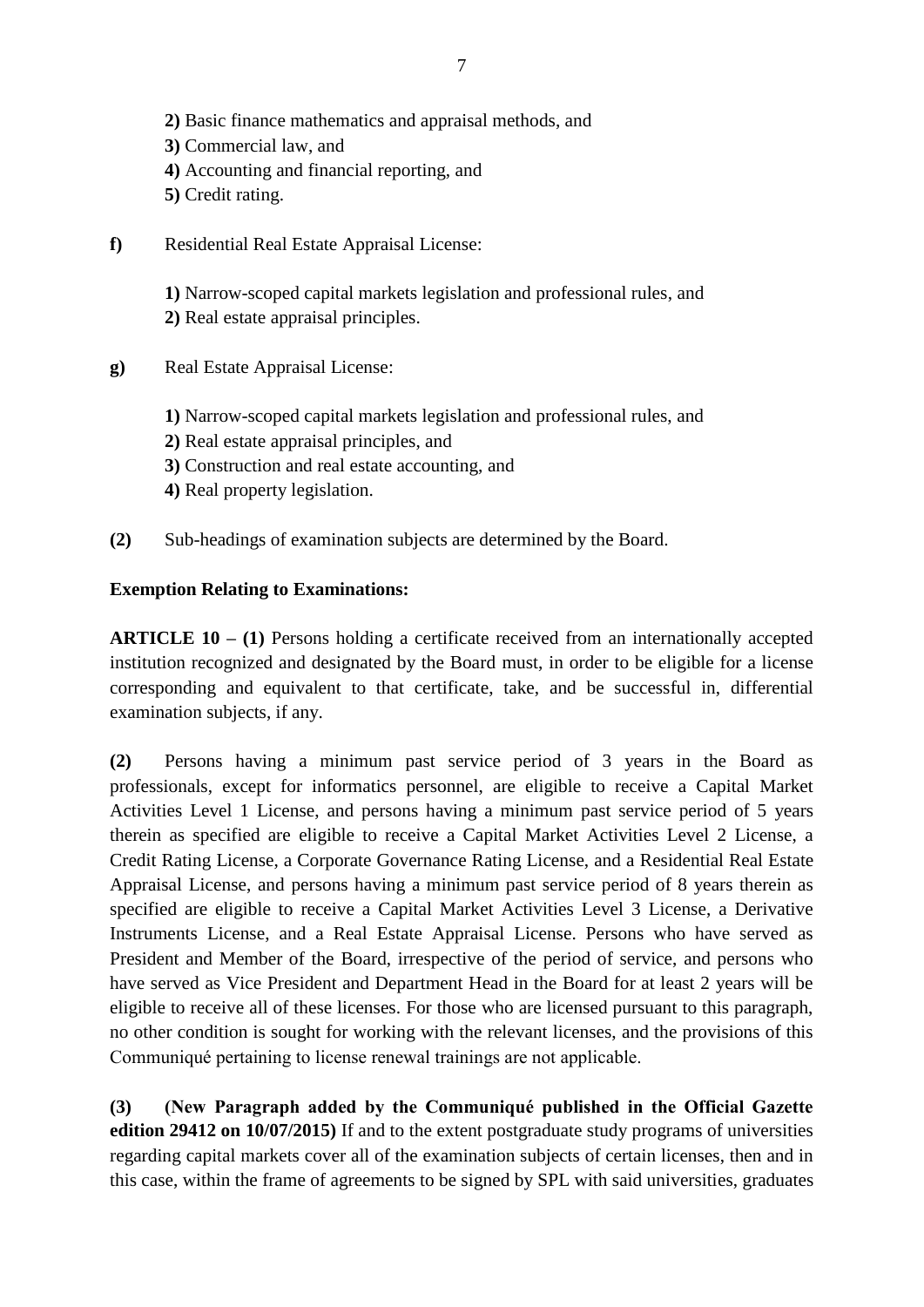of these programs may, depending on their levels of success therein, be deemed eligible for receipt of the relevant licenses without any examination. However, in these programs, at least half of the courses must be given and lectured by trainers having a Capital Market Activities Level 3 License, and a minimum past experience of 15 years in financial markets. Agreements to be entered into by SPL in connection therewith are subject to prior consent and approval of the Board.

### **Examinations and Application Principles:**

# **ARTICLE 11 – (Revised and amended by the Communiqué published in the Official Gazette edition 29961 on 27/1/2017)**

**(1)** Licensing examinations are held by SPL within the frame of authorization granted by the Board and in accordance with the principles set forth in this Communiqué. Multiplechoice questions are asked in examinations. Examinations may be held electronically and/or in writing. Such information as examination application principles, qualifications sought for in applicants, type of examination, sub-headings of subjects, number of questions, marks and weights of questions are announced in the internet web site of SPL.

**(2)** Applications for examination are accepted via internet. Examination entry certificates are also taken by candidates via internet. Examination entry certificates are not separately sent by mail to addresses of candidates. Those who are found eligible for examination as a result of review of examination applications as required are required to take and print out their examination entry certificates with personal photograph from the internet web site of SPL or any designee of SPL during the period from 15 days prior to the date of examination to the date of examination. Applications may be refused upon occurrence of any one of the following events:

- **a)** Applicant's not satisfying and meeting the conditions sought for in this Communiqué; or
- **b)** Lack of any information or documents required to be attached to the application; or
- **c)** Information and documents attached to the application are inaccurate and do not fairly reflect the truth.

**(3)** If the examinations are held electronically, the principles in connection therewith will be regulated by a separate circular to be issued by SPL and approved by the Board.

# **Exam Marks and Principles of Validity of Exam Marks:**

**ARTICLE 12 – (1) (Revised and amended by the Communiqué published in the Official Gazette edition 29961 on 27/1/2017)** For success in examinations, the applicant must get a minimum mark of 50 over 100 in each of examination subjects, and arithmetical average of exam marks got in all examination subjects must be at least 60. A person is not held obliged to be successful at once in all of the examination subjects required to be passed in order to be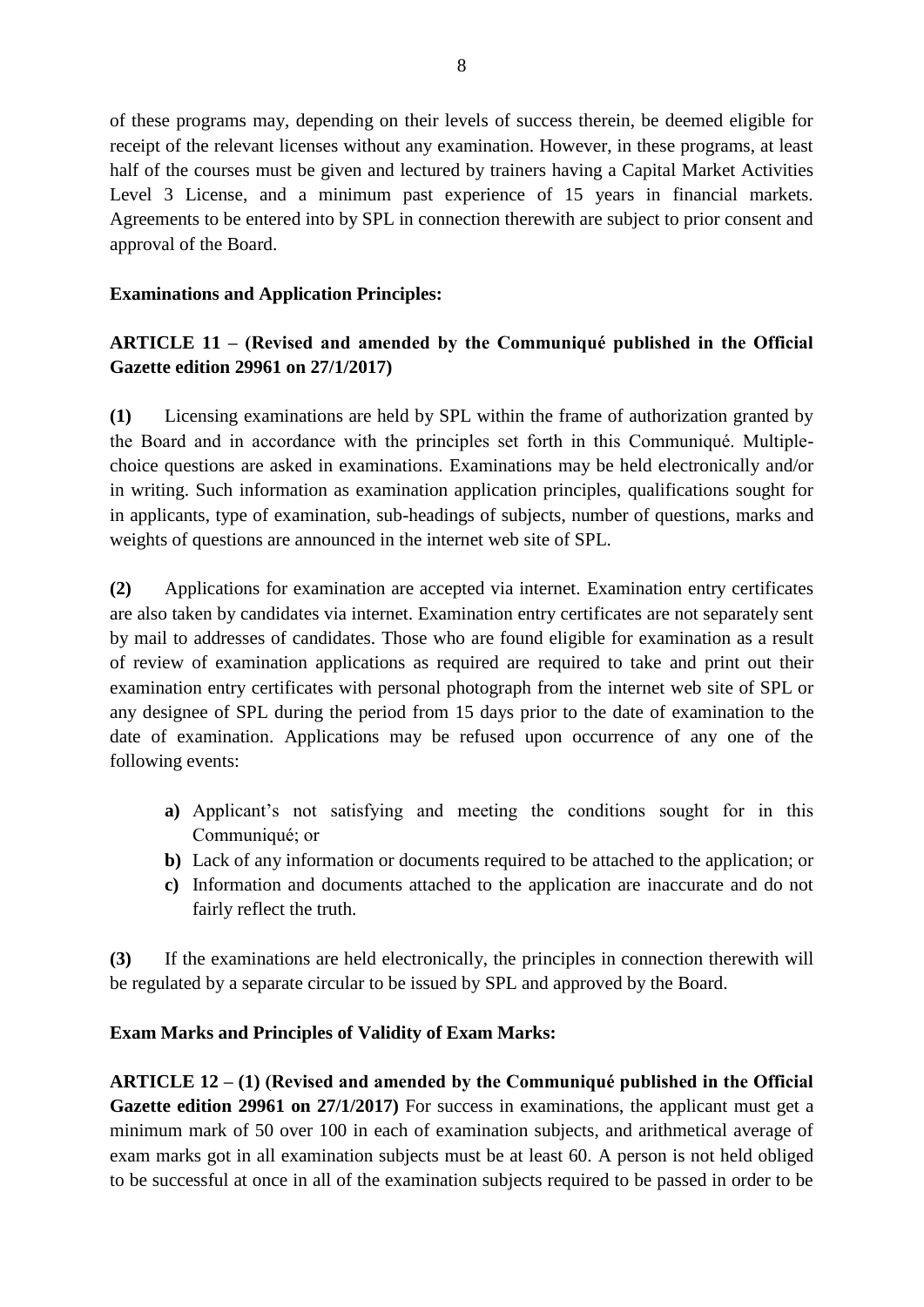eligible for a certain license. For this reason, in the first application for examination, all of the examination subjects of the relevant targeted license are not required to be chosen. If and when the mark got in any one of the examination subjects is below 50, or arithmetical average is below 60, then, in the subsequent examinations, it is possible to choose any desired examination subject so as to get a valid mark or to increase the exam mark. In examinations entered for the purpose of getting a passing grade, if the resulting exam mark is lower, the previous exam mark will remain valid.

**(2) (Revised and amended by the Communiqué published in the Official Gazette edition 29961 on 27/1/2017)** No time limitation starting from the date of first exam entered is applied on a candidate for getting a passing grade in any one of the examination subjects regarding a certain license. However, the resulting grades of an exam for which a period of more than 3 years has retrospectively lapsed since the date of last examination entered for the relevant license may be taken into consideration as an eligible grade only if and when the candidate has so far completed the renewal training on the relevant examination subjects.

**(3) (Revised and amended by the Communiqué published in the Official Gazette edition 29961 on 27/1/2017)** Examination subjects in which a candidate has already been successful due to the previously received licenses may not be re-entered in the subsequent license examinations, and only examinations of differential subjects may be taken and entered, providing that the candidate has participated in renewal training of the relevant previous licenses, if and when required. Likewise, even if the candidate has not become eligible for a license, examination subjects in which the candidate has already been successful as a result of examinations previously entered for receipt of any license may not be re-entered in the subsequent license examinations, and only examinations of differential subjects may be taken and entered. However, also in this case, the resulting grades of an exam for which a period of more than 3 years has retrospectively lapsed since the date of last examination entered for the relevant license may be taken into consideration as an eligible grade only if and when the candidate has so far completed the renewal training on the relevant examination subjects.

**(4)** Those who have been successful in examination on wide-scoped capital markets legislation and professional rules will also be deemed to have been successful in examination on narrow-scoped capital markets legislation and professional rules.

**(5) (Revised and amended by the Communiqué published in the Official Gazette edition 29961 on 27/1/2017)** Those who fail in examinations are not subject to any limitation in the number of examinations to be re-entered. However, the period between two consecutive examinations in the same examination subject must not be less than 60 days. Candidates who participate in electronic examinations may also enter the examinations in paper to be organized and held within 60 days prior or subsequent to the date of such examination.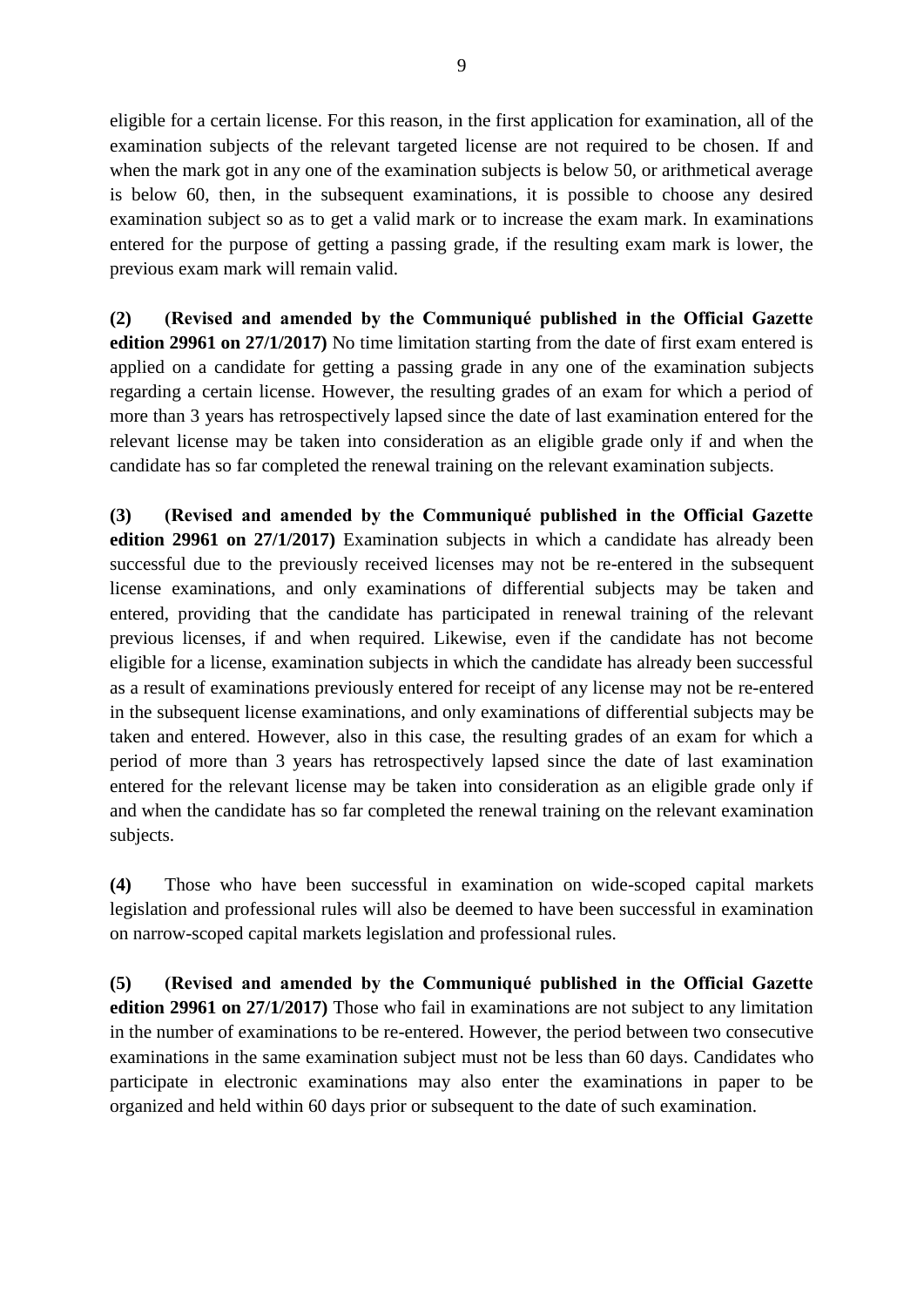### **Examinations Deemed Invalid:**

# **ARTICLE 13 – (Revised and amended by the Communiqué published in the Official Gazette edition 29961 on 27/1/2017)**

**(1)** If and when a candidate who participates in an examination in paper:

**(a)** is later understood or detected to have given untrue information or not to meet the conditions and qualifications sought for participation in the examination; or

**(b)** is determined by the memorandum of examination to have attempted to cheat, or cheated, or given copy to somebody else, or allowed or permitted cheating in the examination; or

**(c)** substitutes somebody else in the examination or allows somebody else to enter the examination in his place; or

**(ç)** does not abide by the rules of examination,

then and in this case, that candidate's examinations will be deemed invalid by a decision of the Examination Committee.

**(2)** Candidates whose examinations are deemed invalid due to reasons set forth in subparagraphs (b) and (c) of first paragraph hereinabove will not be taken into any other examination, also including electronic examinations, to be organized for a period of time to be determined by a decision of the Examination Committee, up to 3 years from the date of relevant examination. Against decisions of the Examination Committee as to both examinations deemed invalid and non-acceptance of applicants to examinations, one may file a written objection to the Board within 7 business days following receipt of a notice relating to such decision. These objections are reviewed and decided by the Board within 15 business days, and the result is notified by the Board to the contestant in writing.

**(3)** If and when a candidate who participates in an examination in electronic environment:

**(a)** is later understood or detected to have given untrue information or not to meet the conditions and qualifications sought for participation in the examination; or

**(b)** is determined by the memorandum of examination to have attempted to cheat, or cheated, or given copy to somebody else, or allowed or permitted cheating in the examination; or

**(c)** substitutes somebody else in the examination or allows somebody else to enter the examination in his place; or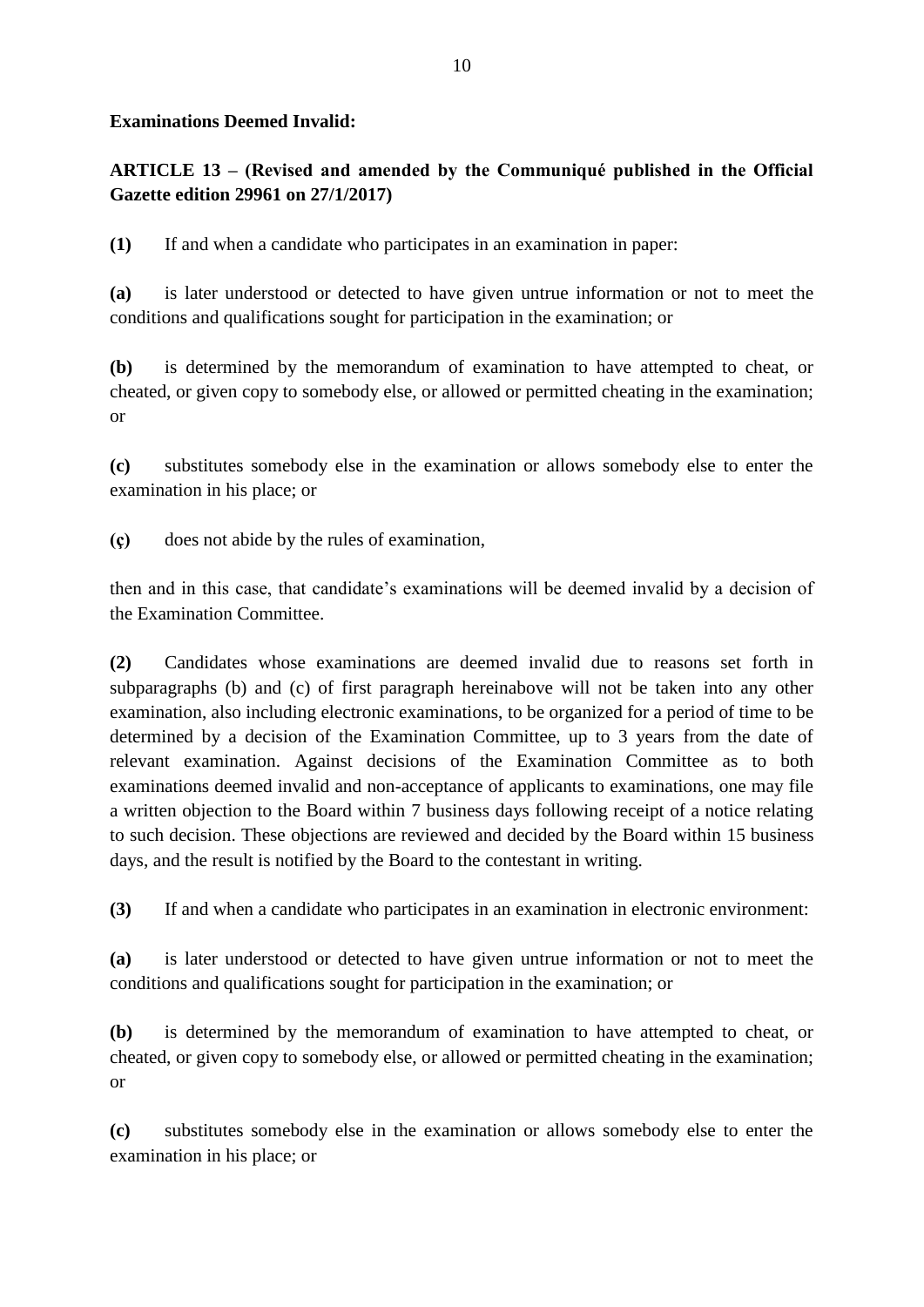**(ç)** does not abide by the rules of examination,

then and in this case, that candidate's examinations will be deemed invalid by a decision of the Board of Directors.

**(4)** Candidates whose examinations are deemed invalid due to reasons set forth in subparagraphs (b) and (c) of third paragraph hereinabove will not be taken into any other examination, also including examinations in paper, to be organized for a period of time to be determined by a decision of the Board of Directors, up to 3 years from the date of relevant examination. Against decisions of the Board of Directors as to both examinations deemed invalid and non-acceptance of applicants to examinations, one may file a written objection to the Board within 7 business days following receipt of a notice relating to such decision. These objections are reviewed and decided by the Board within 15 business days, and the result is notified by the Board to the contestant in writing.

**(5)** If and to the extent it is determined that the questions to be asked in examinations have already been made known to participants, the relevant examinations will be cancelled by a decision of the Board for all of the participants thereof.

#### **Objections to Results of Examination:**

# **ARTICLE 14 – (Revised and amended by the Communiqué published in the Official Gazette edition 29961 on 27/1/2017)**

**(1)** Objections to results of examinations in paper are filed to SPL via internet within 7 business days following the date of announcement of results in internet site. Objections are handled and decided by the Examination Committee within 15 business days. Against decisions of the Examination Committee, one may file a written objection to the Board within 7 business days following receipt of a notice relating to such decision. The Board takes its decisions on objections within 15 business days.

**(2)** Objections to results of examinations in electronic environment are filed to SPL via internet within 7 business days following the date of announcement of results in internet site. Objections are handled and decided by SPL, and a response is sent by SPL to the contestant, within 15 business days. Against decisions of SPL, one may file a written objection to the Board within 7 business days following receipt of a notice relating to such decision. The Board takes its decisions on objections within 15 business days.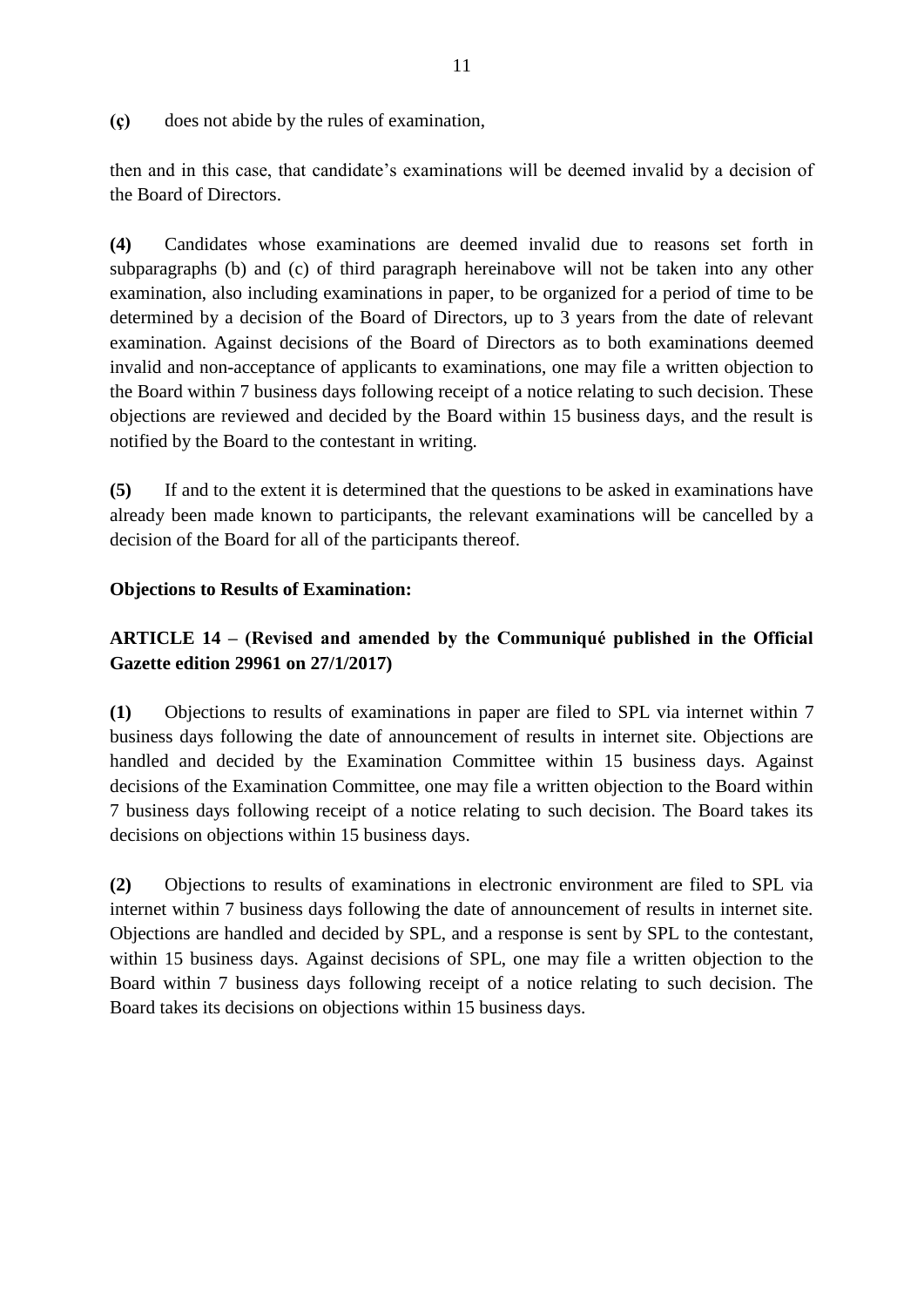# **FORTH PART Examination Committee**

#### **Examination Committee:**

**ARTICLE 15 – (1) (Revised and amended by the Communiqué published in the Official Gazette edition 29961 on 27/1/2017)** An Examination Committee is formed in order to ensure that examinations in paper are handled effectively and efficiently. Examination Committee is comprised of 5 members. Members of Examination Committee are selected by the President of the Board who further determines a chairman and a vice chairman. At least 3 of members of Examination Committee are selected from among the Board's professionals or from among persons holding a Capital Market Activities Level 3 License.

**(2)** SPL pays to members of Examination Committee a fee as will be determined by SPL Board of Directors.

**(3)** Examination Committee meets with presence of at least 3 members thereof, upon a written or verbal call or invitation of Chairman of Examination Committee, and takes its decisions with affirmative vote of at least 3 members.

**(4)** Members of Examination Committee may in no event and by no means provide training for preparation for licensing examinations either during their term of office in Examination Committee or for a period of 2 years after the date they resign from Examination Committee.

### **Duties and Functions of Examination Committee:**

## **ARTICLE 16 – (Revised and amended by the Communiqué published in the Official Gazette edition 29961 on 27/1/2017)**

**(1)** Examinations in paper will be handled and conducted by Examination Committee. Operational services of Examination Committee will be performed by SPL. Duties and functions of Examination Committee regarding examinations in paper are as listed below:

**(a)** To determine the work flow regarding examinations; and

**(b)** To formulate principles relating to preparation of exam questions; and

**(c)** To choose and determine persons and entities who will be requested to prepare and draft questions, and persons who will review and check questions, and to communicate such persons and actually ensure that the questions are prepared; and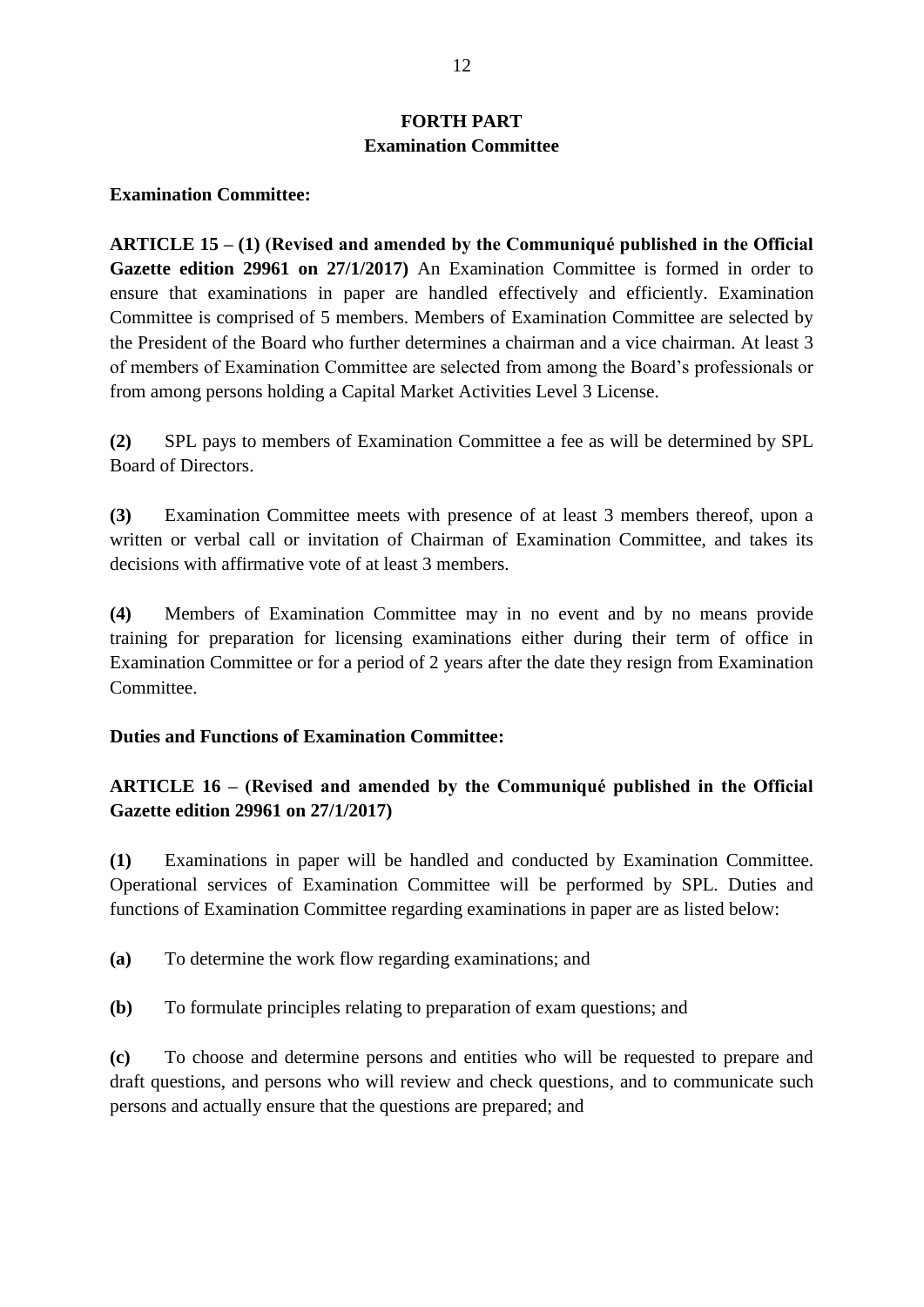**(ç)** To request and ask the Board professionals, representatives of the relevant capital market institutions, academicians and other specialists in the relevant fields and disciplines, to prepare and author work books and working notes for candidates of examinations; and

**(d)** To review the examination questions, and arrange the examination question sets and make them ready for examination, and to this end, to make the required amendments and changes in the examination questions; and

**(e)** To make sure that questions to be asked in examinations are kept in strict confidence, and to take security measures required for examinations; and

**(f)** To take final decisions as to acceptance of candidates to an examination; and

**(g)** To analyze measurement and assessment results; and

**(ğ)** To respond to and finalize objections against results of examination.

**(2)** If and when deemed necessary, the Board of Directors may establish commissions engaged in, or receive consulting services with regard to, such issues as license types, examination subjects and examination questions.

#### **FIFTH PART**

#### **License Renewal Training, Suspension or Cancellation of License**

### **License Renewal Training:**

# **ARTICLE 17 – (Revised and amended by the Communiqué published in the Official Gazette edition 29961 on 27/1/2017)**

**(1)** License holders are under obligation to participate in a license renewal training once every 3 years. Contents and procedures of license renewal trainings are determined by SPL and are implemented only after approval of the Board. License renewal trainings are organized and given by SPL or by designees of SPL.

**(2)** Date of first license renewal training is calculated on the basis of the date of last examination as a result of which the grades needed for the relevant license are taken.

**(3)** No examination is held at the end of license renewal trainings, but it is obligatory to give correct answers to all assessment questions contained in the contents of training and to participate in at least 90% of training courses. Those who fail to comply with these obligations are held liable to retake the same training.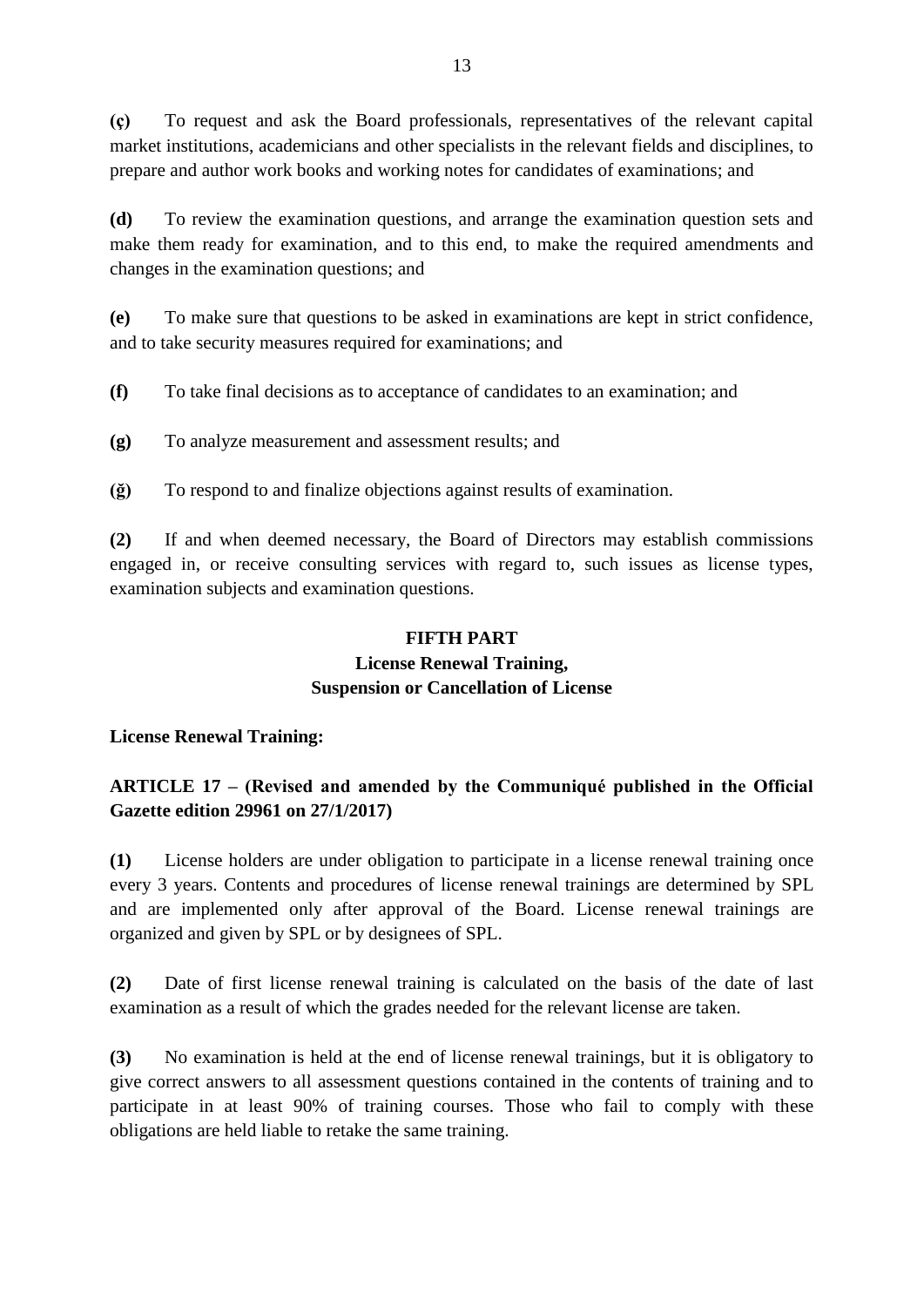#### **Suspension or Cancellation of License:**

**ARTICLE 18 – (1)** If a license holder fails to participate in license renewal training as and when required, his license will be suspended. Those with a suspended license are not permitted to engage in the licensed activities. A suspended license may be reactivated through participation in renewal training.

**(2)** Principles as to temporary or permanent cancellation of license if and when a license holder is determined to have breached and violated the Law, the regulations issued under the Law, the relevant standards and forms, and the general or special decisions of the Board are determined and regulated by the Board.

# **SIXTH PART Registry**

### **Recordkeeping:**

**ARTICLE 19 – (1)** Capital market institutions and publicly held corporations recruiting and employing persons subject to license are under obligation to report the same to SPL within 10 business days following the date of recruitment thereof. Also in the case of resignation of persons subject to license, the relevant capital market institutions and publicly held corporations are obligated to report the same to SPL again within 10 business days following the date of resignation thereof. These notices are sent in writing or electronically according to contents and methods determined by the Board.

**(2)** Information to be kept in the registry records and those who are obliged to transmit and report such information are determined by the Board.

### **Obligation to Request Registry Records:**

**ARTICLE 20 – (1)** Capital market institutions and publicly held corporations are, before signature of an employment contract with registered personnel to be employed by them, under obligation to request registry records of such personnel from SPL.

### **Disclosure to Public:**

**ARTICLE 21 – (1)** Registry records and data are, to the extent deemed fit by the Board, kept open to stock exchanges and other relevant entities and institutions. Portion of registry records and data deemed fit and appropriate by the Board for public benefits is disclosed and provided to requesters electronically or in writing.

**(2)** For the purpose of implementation of this Article, pertinent provisions of the Civil Registry Services Act no. 5490 dated 25/4/2006 and other relevant applicable laws and regulations are, however, reserved.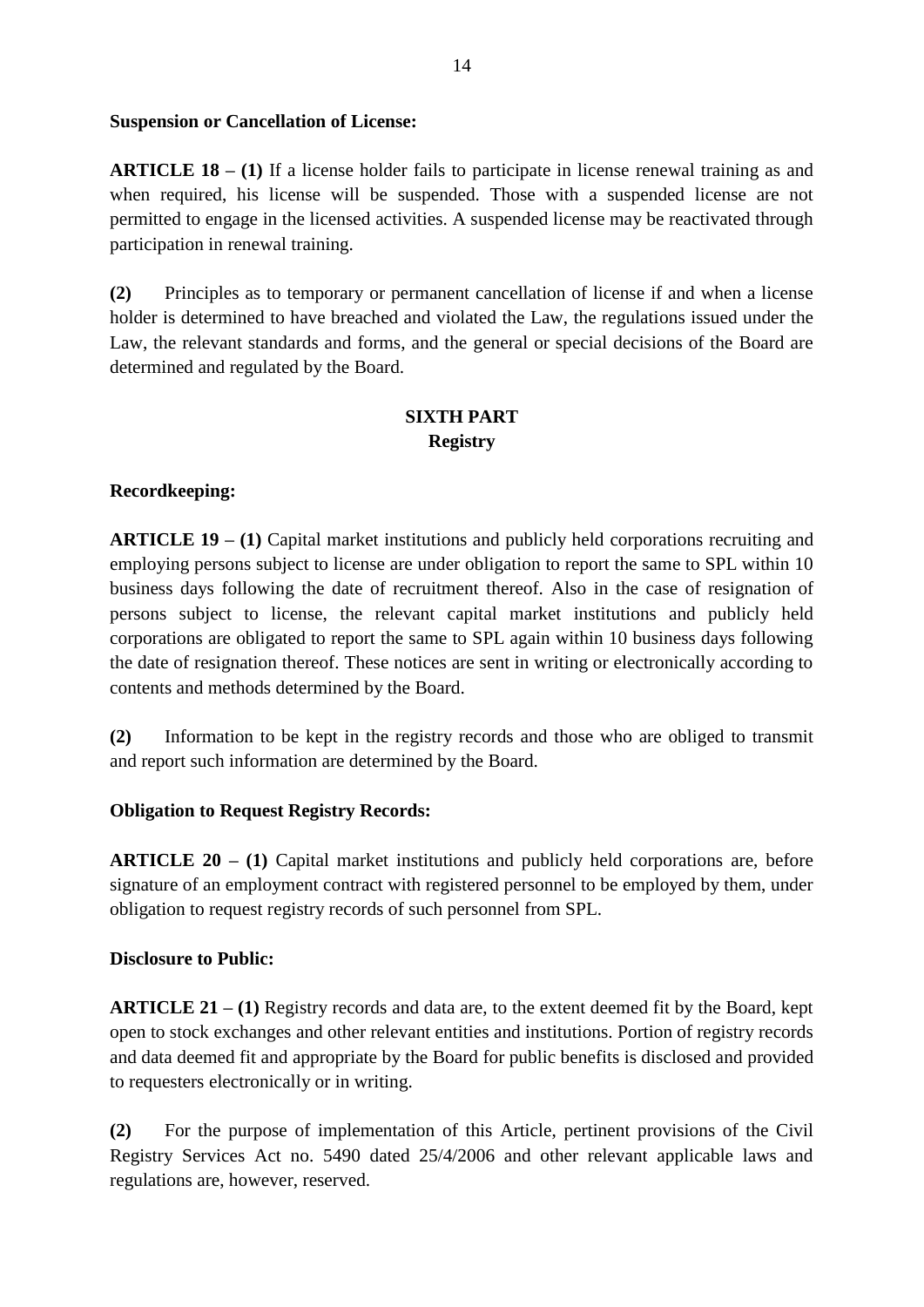# **SEVENTH PART Miscellaneous and Final Provisions**

### **Compliance With Laws and Confidentiality Obligations:**

# **ARTICLE 22 – (Revised and amended by the Communiqué published in the Official Gazette edition 29961 on 27/1/2017)**

**(1)** Those assigned at any stage of the question preparation process, and Examination Committee members, and providers of consulting services to SPL and relevant personnel of SPL will, before taking office, give a written statement that they will strictly comply with the provisions of this Communiqué and the articles of association of SPL, and if they fail to comply with the said legislation, they will be liable to indemnify and hold SPL harmless from all kinds of resulting damages incurred by SPL in connection therewith.

**(2)** Those assigned at any stage of the question preparation process, and Examination Committee members, and providers of consulting services to SPL and other relevant personnel of SPL may, unless permitted otherwise by the applicable laws and regulations, not disclose in any way and manner any kind of personal data, information and secrets which come into their knowledge in the course of performance of their job duties with respect to SPL or other relevant persons or third parties, nor may they use such information and secrets directly or indirectly in their own interests or in interests of third parties or to the detriment of third parties. This obligation continues also after the said persons resign from their said offices.

### **Fees:**

# **ARTICLE 23 – (Revised and amended by the Communiqué published in the Official Gazette edition 29961 on 27/1/2017)**

**(1)** Examination fee, fee for objections against examination results, license document fee, recordkeeping fee, license renewal training fee and all kinds of other fees charged for applications imposed by the applicable laws and regulations, required to be collected by SPL, will be determined by the Board of Directors and be finalized upon approval by the Board.

#### **Storage and Keeping of Examination Documents:**

# **ARTICLE 24 – (Revised and amended by a Communiqué published in the Official Gazette edition 29412 on 10/07/2015)**

**(1)** Documents and submittals of applicants and participants of examinations are kept for a minimum period of 2 years.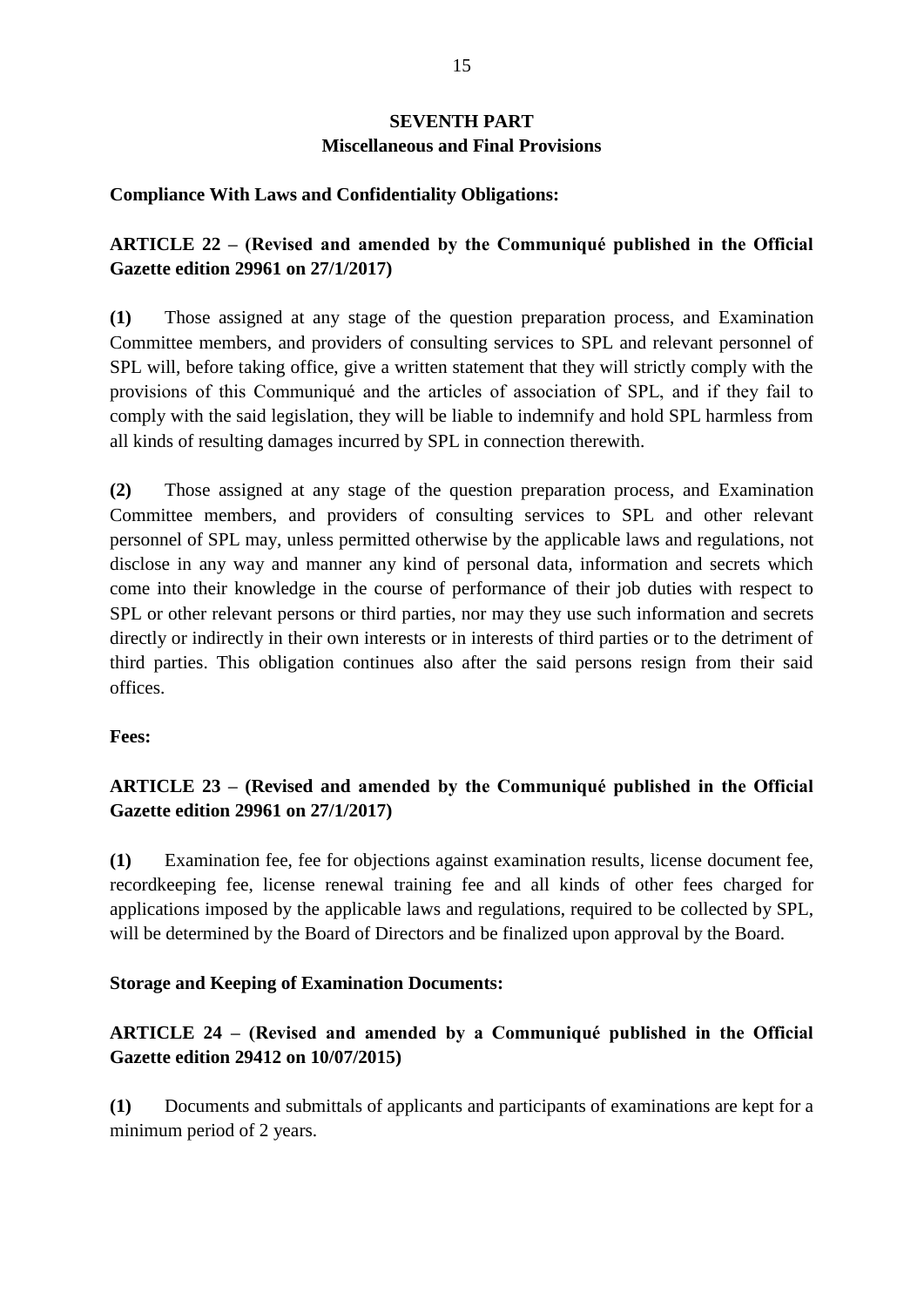### **Job Titles and Positions Requiring a License:**

**ARTICLE 25 – (1)** Unless otherwise determined in the relevant regulations of the Board, persons employed for job titles and positions listed in Exhibit-1 or for equivalent job titles and positions in capital market institutions and publicly held corporations are required to hold the licenses set forth again in Exhibit-1.

**(2)** The Board may hold the persons to be employed for various different job titles and positions in capital market institutions and publicly held corporations, other than those listed in Exhibit-1, liable to receive and hold one or more of the licenses specified in this Communiqué or may remove such licensing obligations.

## **Right to Work With Foreign Certificates:**

**ARTICLE 26 – (1)** Persons to be employed for job positions subject to license in capital market institutions and publicly held corporations may, if they are foreign nationals or they prove to have worked in financial markets field abroad for at least 3 years and providing that they meet and satisfy other conditions stipulated in the relevant regulations, be employed in job positions and with job titles requiring the Board licenses specified in Exhibit-2 attached hereto with their internationally valid equivalent licenses referred to again in Exhibit-2. Similar equivalent foreign certificates are evaluated by the Board, and the rights of employment in reliance thereupon are duly announced.

### **Repealed Communiqué:**

**ARTICLE 27 – (1)** The Communiqué on Principles Regarding Licensing and Recordkeeping For Those Engaged in Capital Market Activities (Serial VIII, No. 34), published in the Official Gazette edition 24490 on 11/08/2001, is hereby repealed and superseded.

### **Equivalency of Previously Issued License Certificates:**

**TEMPORARY ARTICLE 1 – (1)** Equivalency of licenses issued and granted prior to the effective date of this Communiqué is shown in Exhibit-3 attached hereto.

**(2)** Persons licensed prior to the effective date of this Communiqué may, if they file an application to SPL with their license certificates, receive their new license certificates equivalent to their existing licenses.

### **Equivalency of Examination Subjects Passed Previously:**

**TEMPORARY ARTICLE 2 – (1)** Equivalency of examination subjects entered and passed prior to the effective date of this Communiqué is shown in Exhibit-4 attached hereto.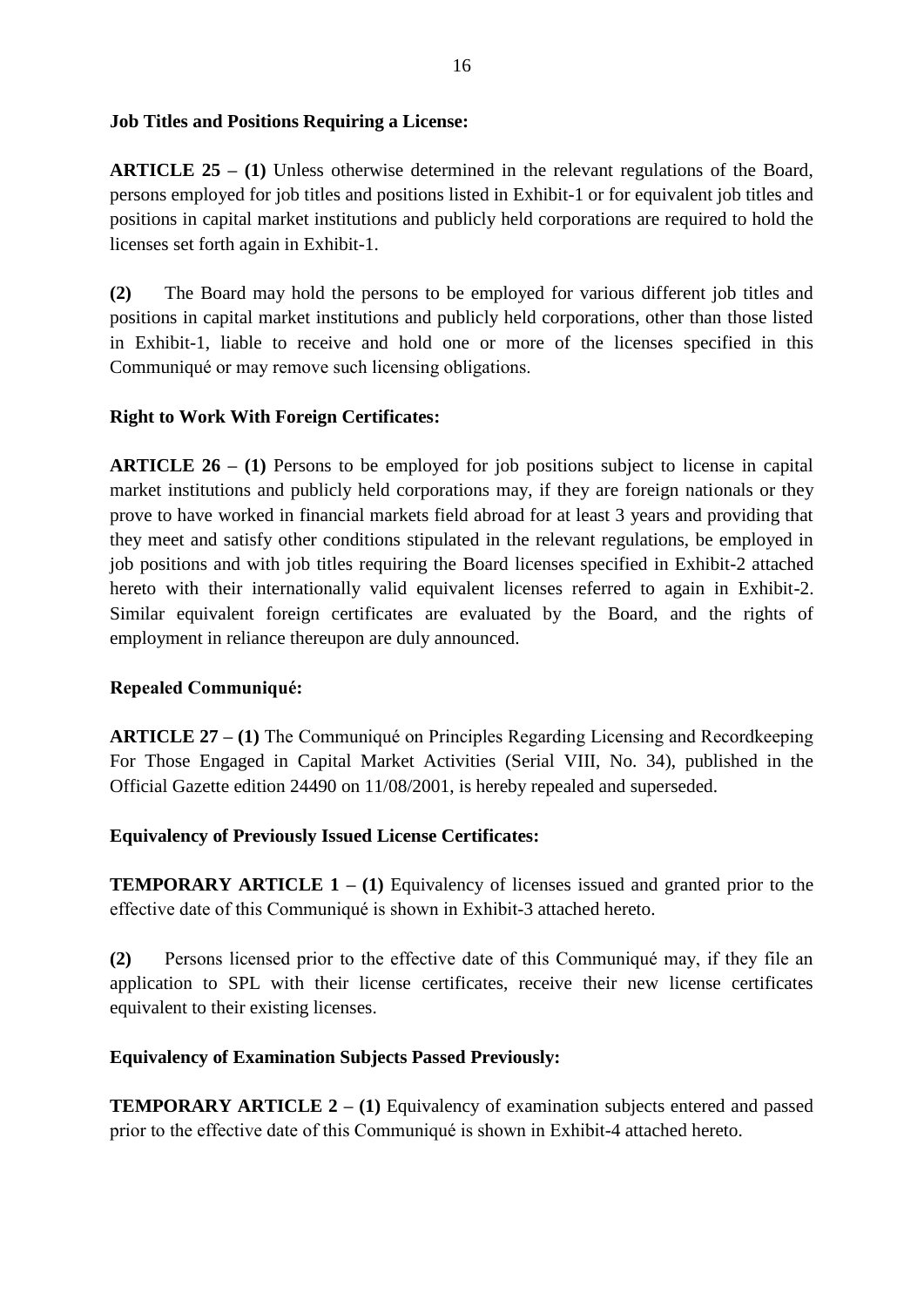### **Previously Acquired Licensing Rights and Other Rights:**

**TEMPORARY ARTICLE 3 – (1)** Persons found eligible for licensing prior to the effective date of this Communiqué may, even if they have not received their license certificates, receive their new license certificates equivalent to their previous licenses, if they file an application to SPL with the required documents in connection therewith.

**(2)** Persons found eligible for Capital Market Activities Basic Level License as of 11/07/2007 reserve their right to work as inspector and internal control officer in intermediary institutions with their Capital Market Activities Basic Level License.

## **Passing Grades in Examinations Previously Entered:**

**TEMPORARY ARTICLE 4 – (1)** If and when the grades got in each of the examination subjects which are entered for licensing purposes prior to the effective date of this Communiqué, but failed according to the provisions of the laws and regulations current and in force prior to this Communiqué and are not deleted due to lapse of time are at least 50 over 100, and arithmetical average of the grades got in all examination subjects is at least 60, then the relevant candidates are deemed successful. If the candidates who fail to meet this condition enter into the examinations held after the effective date of this Communiqué and get at least 50 over 100 in each of the examination subjects, and if arithmetical average of the grades got by them in all examination subjects is at least 60, then the relevant candidates are also deemed successful.

### **Status of Personnel Who Have Previously Worked as an Assistant:**

**TEMPORARY ARTICLE 5 – (1)** A personnel who has worked as an assistant reporting to a license holder personnel prior to the effective date of this Communiqué may, pursuant to the provisions of third paragraph of Article 6 hereof, continue to work as an assistant for a maximum period of 3 years following the date of publishing of this Communiqué.

### **Status of High School Graduate Personnel:**

**TEMPORARY ARTICLE 6 – (1)** Those who have received a license as a high school graduate prior to the effective date of this Communiqué will continue to hold their licenses. Likewise, examinations in which high school graduate candidates have been successful for the license types where high school graduation is accepted and deemed adequate prior to the effective date of this Communiqué will be considered to be equivalent to examinations of licenses specified in this Communiqué and equivalent to the license types for which high school graduation is accepted and deemed adequate previously, and these candidates, although being high school graduates, may complete their deficient examinations and receive their new equivalent licenses.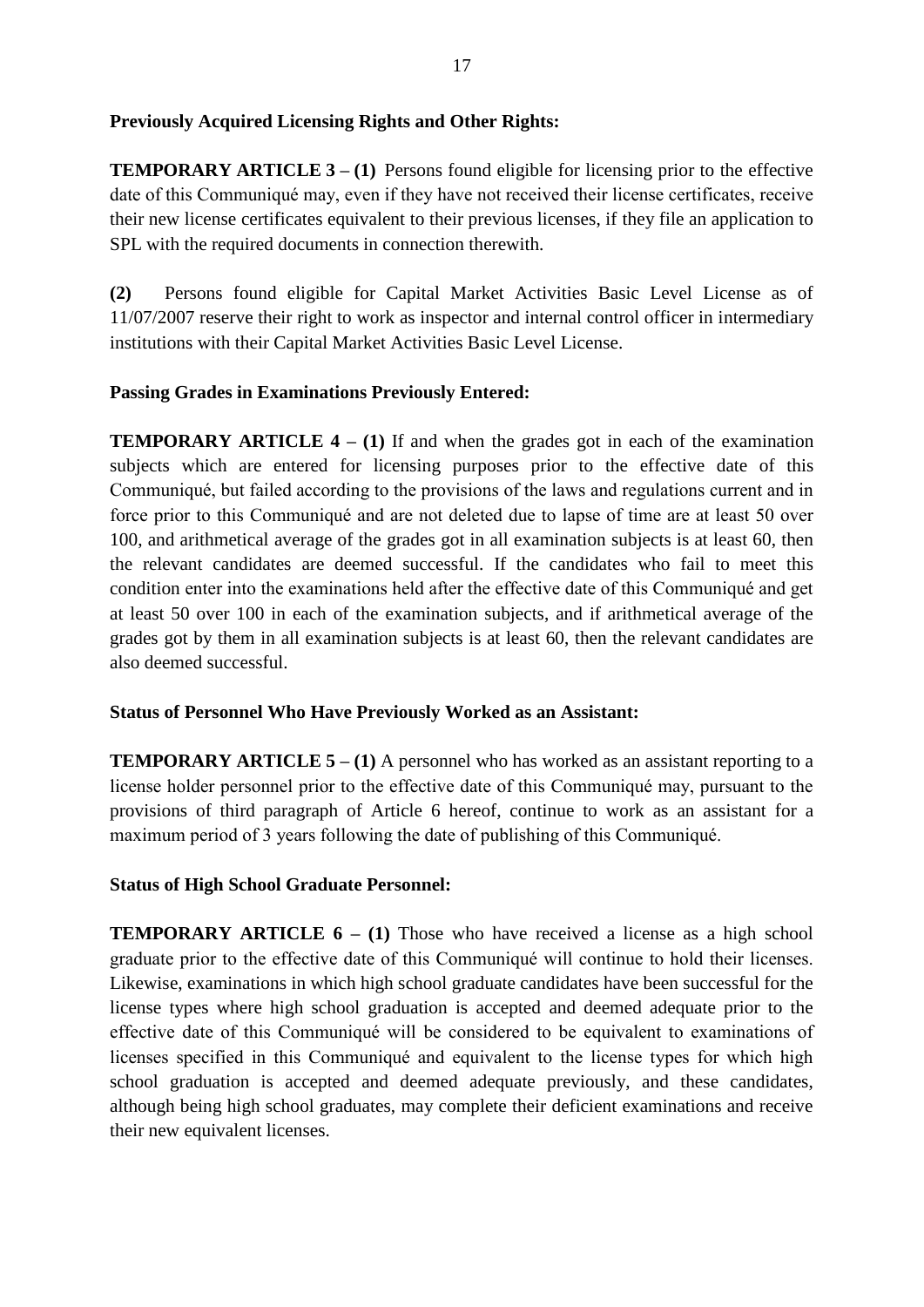#### **Condition of Experience Previously Sought For:**

**TEMPORARY ARTICLE 7 – (1)** Also for the candidates who have applied for Corporate Governance Rating Specialist License, or Credit Rating Specialist License, or Residential Real Estate Appraisal Specialist License, or Real Estate Appraisal Specialist License prior to the effective date of this Communiqué and have been successful in all or some of the examinations of these licenses, the condition of experience sought for at the stage of grant of the license certificates in accordance with the provisions of the laws and regulations current and valid prior to this Communiqué will not be sought for.

#### **Transitory Period Relating to Personnel of Investment Firms:**

**TEMPORARY ARTICLE 8 – (1)** If a person working as general manager or deputy general manager in an intermediary institution as of the date of publishing of this Communiqué is in this job position since the last 1 (one) year, and has a past professional experience of at least 7 years in financial markets or business administration fields, then the license condition specified in Article 25 is not sought for in such persons.

**(2)** General managers, deputy general managers and credit transactions supervisors of intermediary institutions as of the date of publishing of this Communiqué, and research specialists and their executives working in intermediary institutions and in deposit and participation banks which do not have an investment consultancy operating license are required to meet and satisfy the license conditions imposed by this Communiqué within a period of 3 years following the date of publishing of this Communiqué, or otherwise, they cannot continue to work in these job positions.

### **Transitory Period Relating to Principles of Validity of Exam Grades:**

# **TEMPORARY ARTICLE 9 – (Added by the Communiqué published in the Official Gazette edition 29961 on 27/1/2017)**

**(1)** The provision of last sentence of first paragraph of article 12 of this Communiqué, providing that in examinations entered for the purpose of getting a passing grade, if the resulting exam mark is lower, the previous exam mark will remain valid, will be applied only in examinations held since 24/12/2016 or to be held.

### **Effective Date:**

**ARTICLE 28 – (1)** This Communiqué becomes effective and enters into force as of the date of publishing.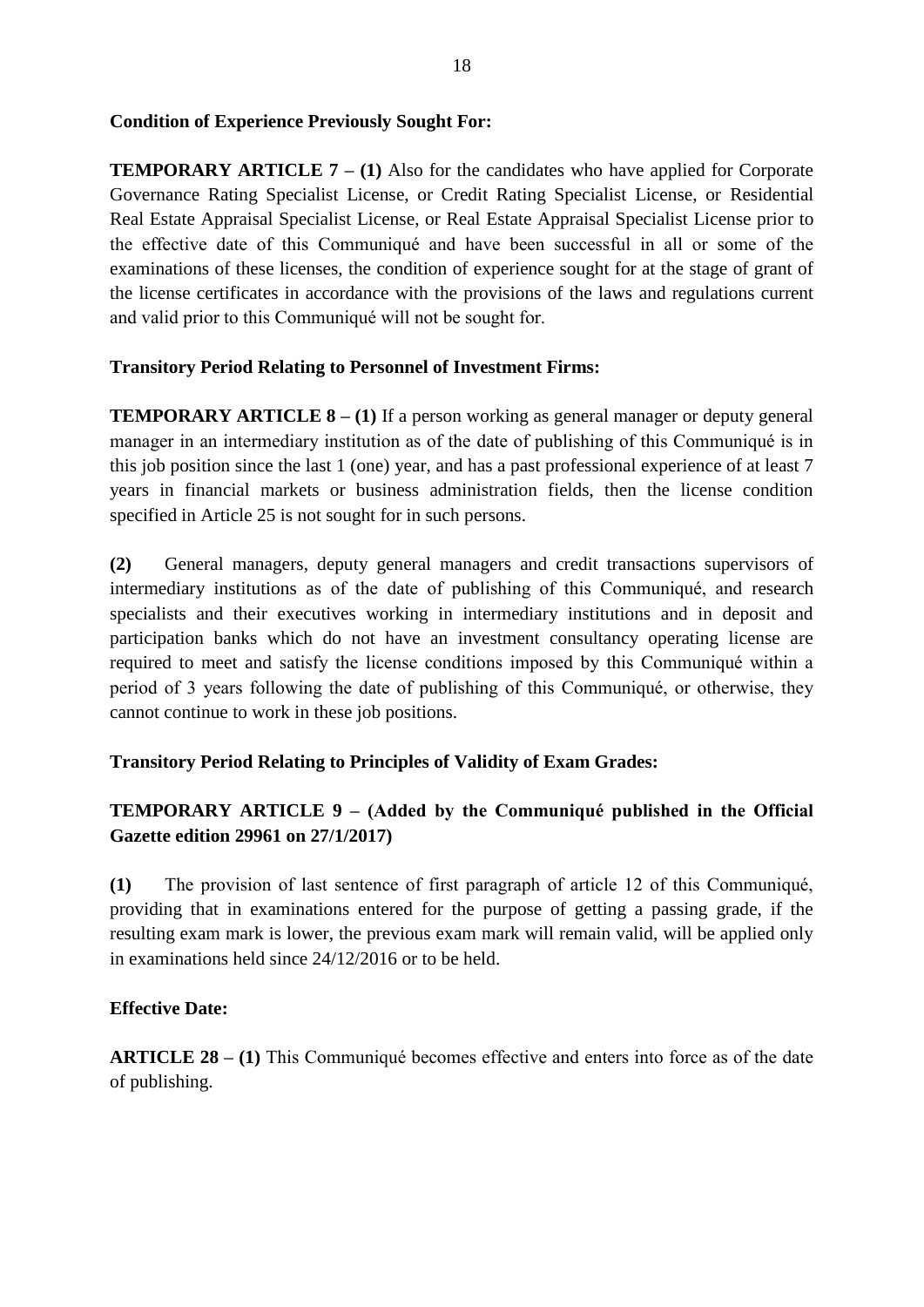# **Enforcement:**

**ARTICLE 29 – (1)** The provisions of this Communiqué will be enforced and executed by the Capital Markets Board.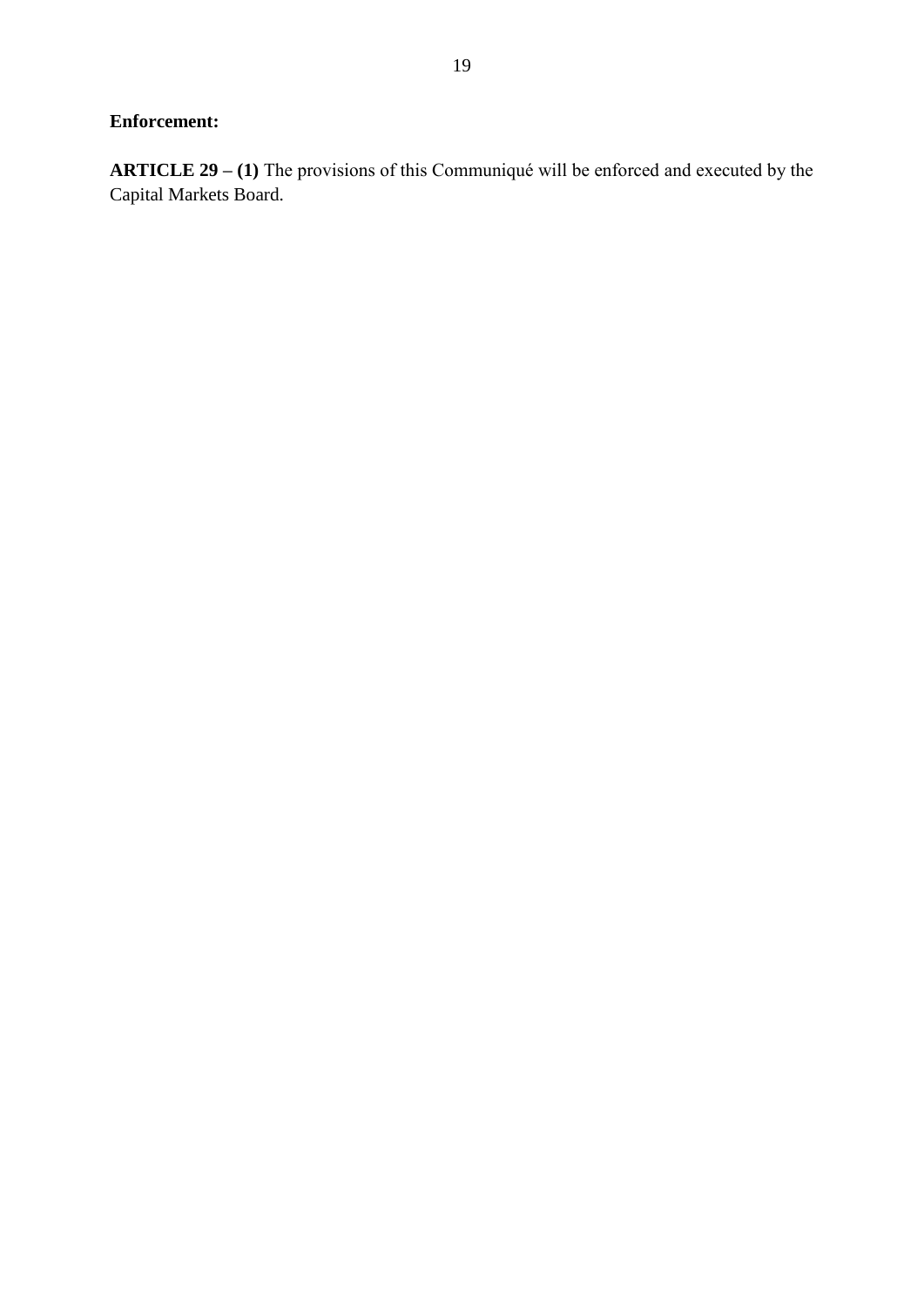# **(Revised and amended by the Communiqué published in the Official Gazette edition 29412 on 10/07/2015)**

# **Exhibit-1 Job Titles and Positions Requiring a License**

| <b>Job Titles and Positions</b>                                                                                                                                                                       | <b>Licenses Required</b>                                                                                                                                                                                                                                                                                                   |
|-------------------------------------------------------------------------------------------------------------------------------------------------------------------------------------------------------|----------------------------------------------------------------------------------------------------------------------------------------------------------------------------------------------------------------------------------------------------------------------------------------------------------------------------|
| <b>INVESTMENT FIRMS</b>                                                                                                                                                                               |                                                                                                                                                                                                                                                                                                                            |
| <b>Intermediary Institution</b><br>(Unless otherwise specified, valid for narrowly,<br>partially and widely authorized intermediary<br>institutions within the frame of their operating<br>licenses.) |                                                                                                                                                                                                                                                                                                                            |
| General Manager (for partially or widely authorized<br><i>intermediary institutions)</i>                                                                                                              | Capital Market Activities Level 3 License                                                                                                                                                                                                                                                                                  |
| Deputy General Manager, and Executives at Levels to<br>Which the Business Unit of Specialized Personnel<br>Reports (for partially or widely authorized intermediary<br><i>institutions</i> )          | Capital Market Activities Level 3 License                                                                                                                                                                                                                                                                                  |
| Business Unit Executive, and Executives Between<br><b>Business Unit Executive and Specialized Personnel</b>                                                                                           |                                                                                                                                                                                                                                                                                                                            |
| Executive of the business unit of customer<br>a)<br>representatives                                                                                                                                   | Capital Market Activities Level 3 License<br>(If derivative instrument transactions are executed, a<br>Derivative Instruments License is sought for. If<br>derivative instrument transactions are executed together<br>with non-derivative instrument transactions, only a<br>Derivative Instruments License is adequate.) |
| b) Executive of the business unit of derivative<br>instruments personnel                                                                                                                              | Derivative Instruments License                                                                                                                                                                                                                                                                                             |
| c) Executive of portfolio brokerage unit                                                                                                                                                              | Capital Market Activities Level 3 License<br>(If derivative instrument transactions are executed, a<br>Derivative Instruments License is sought for. If<br>derivative instrument transactions are executed together<br>with non-derivative instrument transactions, only a<br>Derivative Instruments License is adequate.) |
| Executives of the business unit of corporate<br>$\varphi$ )<br>finance specialist, research specialist, investment<br>advisor and portfolio manager                                                   | Capital Market Activities Level 3 License                                                                                                                                                                                                                                                                                  |
| d) Executives of the business unit of risk<br>management officer                                                                                                                                      | Capital Market Activities Level 3 License<br>(If derivative instrument transactions are executed, a<br>Derivative Instruments License is sought for. If<br>derivative instrument transactions are executed together<br>with non-derivative instrument transactions, only a<br>Derivative Instruments License is adequate.) |
| Executives of the business unit of derivative<br>e)<br>instruments accounting and operations supervisor<br>and of clearing and operations supervisor in<br>charge of general custody activities       | Capital Market Activities Level 3 License                                                                                                                                                                                                                                                                                  |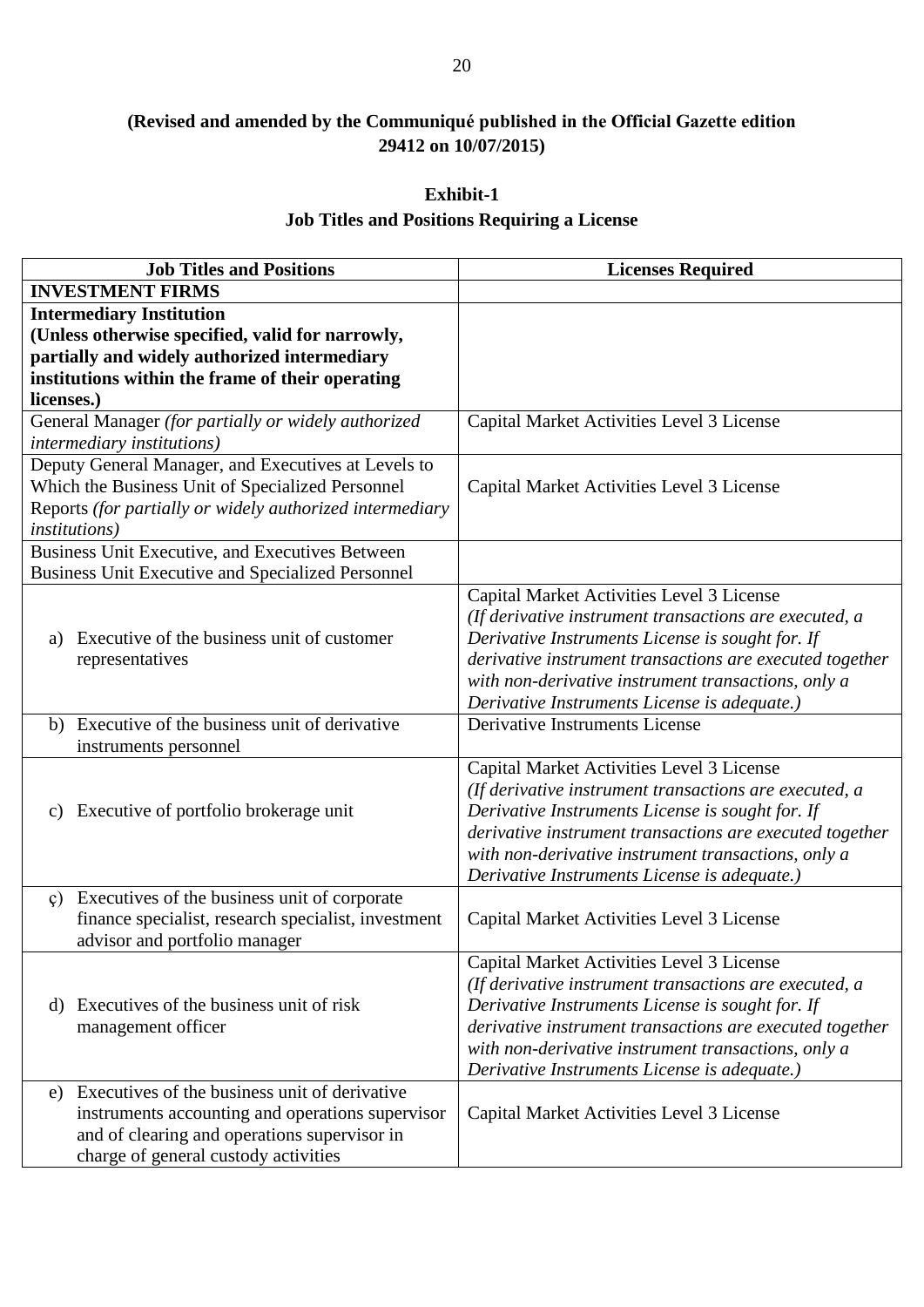| Customer Representative (personnel working as               |                                                          |
|-------------------------------------------------------------|----------------------------------------------------------|
| customer representative during the activities of            | Capital Market Activities Level 1 License                |
| reception and transmission of orders, trading               |                                                          |
| brokerage and portfolio brokerage)                          |                                                          |
| Derivative Instruments Personnel (derivative                |                                                          |
| instruments personnel other than derivative instruments     | Derivative Instruments License                           |
| customer representative and derivative instruments          |                                                          |
| accounting and operations supervisor)                       |                                                          |
| Personnel determining, and making calculations for,         | Capital Market Activities Level 3 License                |
| price, underlying asset, return, etc. conditions of capital | (If derivative instrument transactions are executed, a   |
| market instruments, also including derivative               | Derivative Instruments License is sought for. If         |
| instrument contracts to be sold to customers in the         | derivative instrument transactions are executed together |
| course of portfolio brokerage activities                    | with non-derivative instrument transactions, only a      |
|                                                             | Derivative Instruments License is adequate.)             |
| Credit Transactions Supervisor (personnel checking and      |                                                          |
| following up the adequacy of equity capital ratios and      | Capital Market Activities Level 1 License                |
| the risks of customers)                                     |                                                          |
| <b>Executive of Inspection Unit</b>                         | Capital Market Activities Level 3 License                |
| Inspectors                                                  | Capital Market Activities Level 3 License                |
| <b>Internal Control Officer</b>                             | Capital Market Activities Level 2 License                |
|                                                             | Capital Market Activities Level 3 License                |
| Risk Management Officer (personnel in charge of             | (If derivative instrument transactions are executed, a   |
| following up the risks arising out of portfolio brokerage   | Derivative Instruments License is sought for. If         |
| <i>activities</i> )                                         | derivative instrument transactions are executed together |
|                                                             | with non-derivative instrument transactions, only a      |
|                                                             | Derivative Instruments License is adequate.)             |
| Research Specialist (also covers the personnel in           |                                                          |
| charge of preparation of general investment advices in      | Capital Market Activities Level 3 License                |
| intermediary institutions which do not have an              |                                                          |
| investment consultancy operating license)                   |                                                          |
| <b>Investment Advisor</b>                                   | Capital Market Activities Level 3 License                |
|                                                             | Capital Market Activities Level 3 License                |
|                                                             | (If derivative instrument transactions are executed, a   |
| Portfolio Manager                                           | Derivative Instruments License is sought for. If         |
|                                                             | derivative instrument transactions are executed together |
|                                                             | with non-derivative instrument transactions, only a      |
|                                                             | Derivative Instruments License is adequate.)             |
| Corporate Finance Specialist                                | Capital Market Activities Level 3 License                |
| <b>Clearing Operations Supervisor</b>                       |                                                          |
| Clearing and Operations Supervisor<br>a)                    | Capital Market Activities Level 1 License                |
| Derivative Instruments Accounting and<br>b)                 | Capital Market Activities Level 1 License                |
| <b>Operations Supervisor</b>                                |                                                          |
| <b>Stock Exchange Member Representatives</b>                | Capital Market Activities Level 1 License                |
|                                                             |                                                          |
| Liaison Bureau Supervisor                                   | Capital Market Activities Level 1 License                |
| <b>Branch Manager</b>                                       | Capital Market Activities Level 2 License                |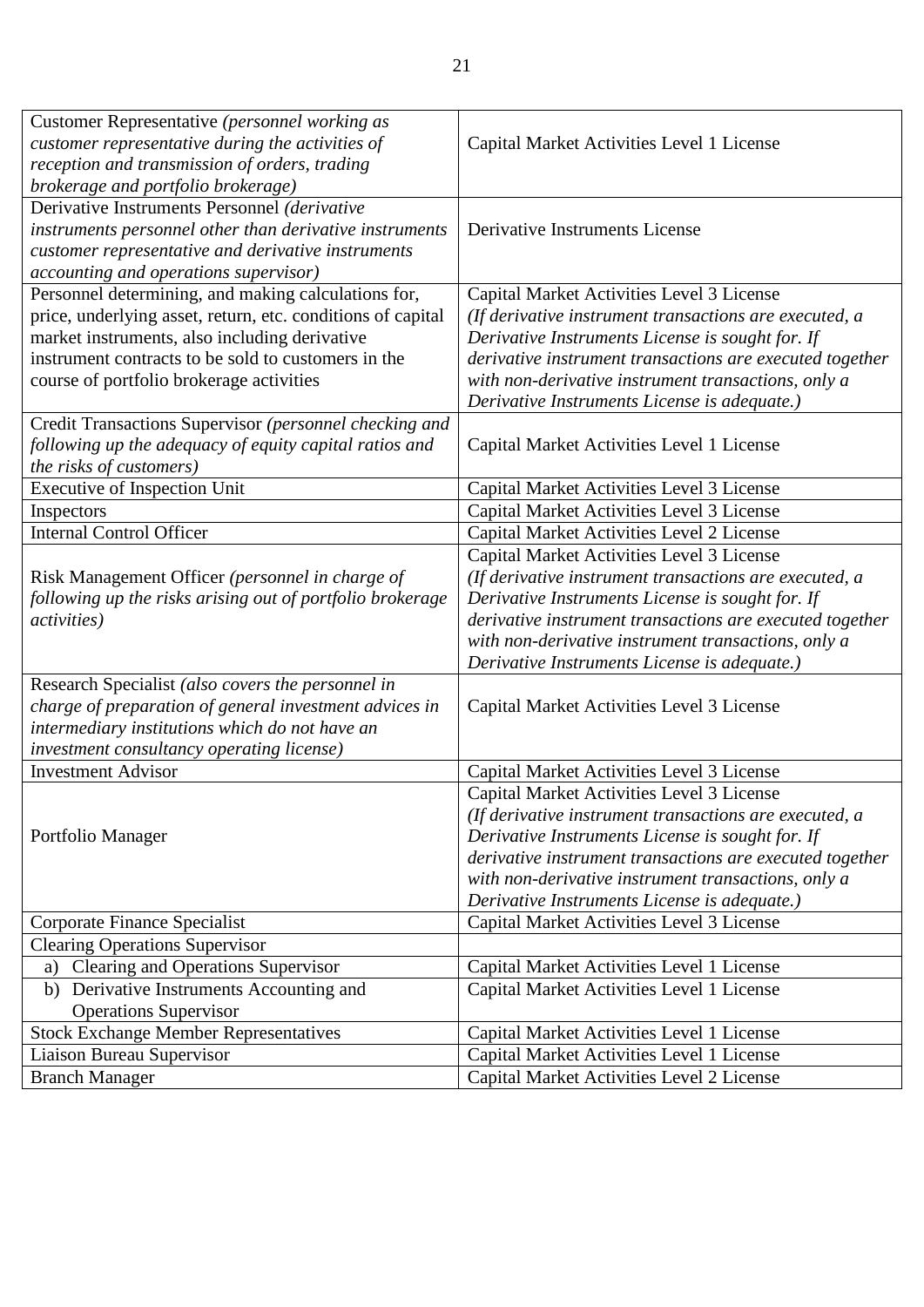| <b>Bank</b><br>(To be sought for with regard to investment services<br>and activities they are authorized within the frame<br>of the capital markets laws and regulations.)                                                                                            |                                                                                                                                                                                                                                                                                                                            |
|------------------------------------------------------------------------------------------------------------------------------------------------------------------------------------------------------------------------------------------------------------------------|----------------------------------------------------------------------------------------------------------------------------------------------------------------------------------------------------------------------------------------------------------------------------------------------------------------------------|
| Business Unit Executive, and Executives Between                                                                                                                                                                                                                        |                                                                                                                                                                                                                                                                                                                            |
| <b>Business Unit Executive and Specialized Personnel</b>                                                                                                                                                                                                               |                                                                                                                                                                                                                                                                                                                            |
| a) Executive of the business unit of customer<br>representatives                                                                                                                                                                                                       | Capital Market Activities Level 3 License<br>(If derivative instrument transactions are executed, a<br>Derivative Instruments License is sought for. If<br>derivative instrument transactions are executed together<br>with non-derivative instrument transactions, only a<br>Derivative Instruments License is adequate.) |
| b) Executive of the business unit of derivative<br>instruments personnel                                                                                                                                                                                               | Derivative Instruments License                                                                                                                                                                                                                                                                                             |
| c) Executive of portfolio brokerage unit                                                                                                                                                                                                                               | Capital Market Activities Level 3 License<br>(If derivative instrument transactions are executed, a<br>Derivative Instruments License is sought for. If<br>derivative instrument transactions are executed together<br>with non-derivative instrument transactions, only a<br>Derivative Instruments License is adequate.) |
| Executives of the business unit to which<br>$\mathfrak{c}$ )<br>corporate finance specialist, research specialist,<br>investment advisor and portfolio manager<br>functionally report                                                                                  | Capital Market Activities Level 3 License                                                                                                                                                                                                                                                                                  |
| d) Executives of the business unit of risk<br>management officer                                                                                                                                                                                                       | Capital Market Activities Level 3 License<br>(If derivative instrument transactions are executed, a<br>Derivative Instruments License is sought for. If<br>derivative instrument transactions are executed together<br>with non-derivative instrument transactions, only a<br>Derivative Instruments License is adequate.) |
| Executives of the business unit of derivative<br>e)<br>instruments accounting and operations<br>supervisor and of clearing and operations<br>supervisor in charge of general custody<br>activities                                                                     | Capital Market Activities Level 3 License                                                                                                                                                                                                                                                                                  |
| Customer Representative (personnel working as<br>customer representative during the activities of<br>reception and transmission of orders, trading<br>brokerage and portfolio brokerage)                                                                               | Capital Market Activities Level 1 License                                                                                                                                                                                                                                                                                  |
| Derivative Instruments Personnel (derivative<br>instruments personnel other than derivative instruments<br>customer representative and derivative instruments<br>accounting and operations supervisor)                                                                 | Derivative Instruments License                                                                                                                                                                                                                                                                                             |
| Personnel determining, and making calculations for,<br>price, underlying asset, return, etc. conditions of capital<br>market instruments, also including derivative<br>instrument contracts to be sold to customers in the<br>course of portfolio brokerage activities | Capital Market Activities Level 3 License<br>(If derivative instrument transactions are executed, a<br>Derivative Instruments License is sought for. If<br>derivative instrument transactions are executed together<br>with non-derivative instrument transactions, only a<br>Derivative Instruments License is adequate.) |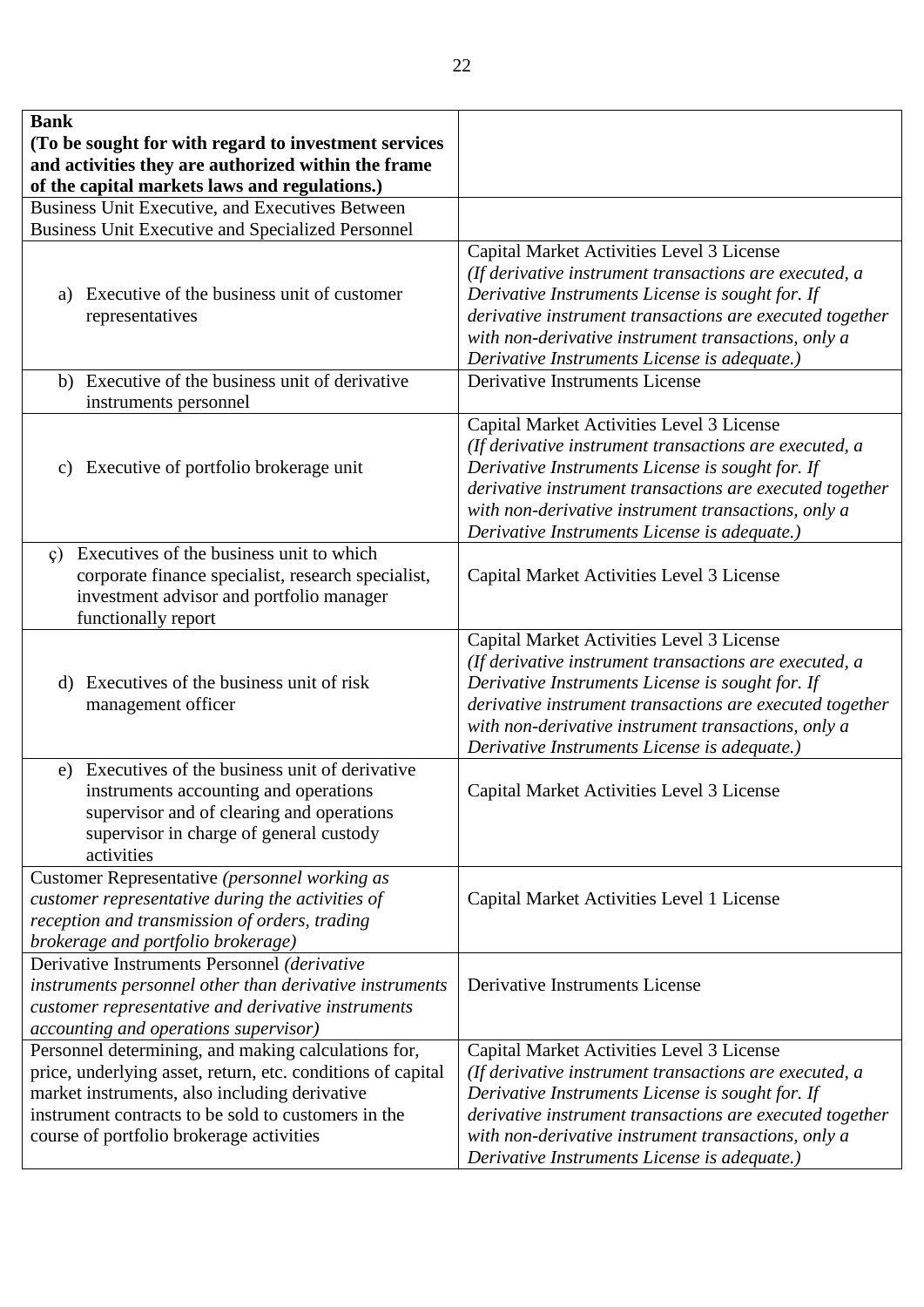|                                                                          | Capital Market Activities Level 3 License                                              |
|--------------------------------------------------------------------------|----------------------------------------------------------------------------------------|
| Risk Management Officer (personnel in charge of                          | (If derivative instrument transactions are executed, a                                 |
| following up the risks arising out of portfolio brokerage                | Derivative Instruments License is sought for. If                                       |
| <i>activities</i> )                                                      | derivative instrument transactions are executed together                               |
|                                                                          | with non-derivative instrument transactions, only a                                    |
|                                                                          | Derivative Instruments License is adequate.)                                           |
| Research Specialist (also covers the personnel in                        |                                                                                        |
| charge of preparation of general investment advices in                   | Capital Market Activities Level 3 License                                              |
| deposit and participation banks)                                         |                                                                                        |
| <b>Investment Advisor</b>                                                | Capital Market Activities Level 3 License                                              |
|                                                                          | Capital Market Activities Level 3 License                                              |
|                                                                          | (If derivative instrument transactions are executed, a                                 |
| Portfolio Manager                                                        | Derivative Instruments License is sought for. If                                       |
|                                                                          | derivative instrument transactions are executed together                               |
|                                                                          | with non-derivative instrument transactions, only a                                    |
|                                                                          | Derivative Instruments License is adequate.)                                           |
| Corporate Finance Specialist                                             | Capital Market Activities Level 3 License                                              |
| <b>Clearing and Operations Supervisor</b>                                |                                                                                        |
| a) Clearing and Operations Supervisor                                    | Capital Market Activities Level 1 License                                              |
| b) Derivative Instruments Accounting and                                 | Capital Market Activities Level 1 License                                              |
| <b>Operations Supervisor</b>                                             |                                                                                        |
| <b>COLLECTIVE INVESTMENT UNDERTAKINGS</b>                                |                                                                                        |
| <b>Portfolio Management Company</b>                                      |                                                                                        |
| <b>General Manager</b><br><b>Deputy General Managers</b>                 | Capital Market Activities Level 3 License<br>Capital Market Activities Level 3 License |
| <b>Internal Control Officer</b>                                          | Capital Market Activities Level 3 License                                              |
|                                                                          |                                                                                        |
| Inspectors                                                               | Capital Market Activities Level 3 License                                              |
| <b>Research Specialist</b><br><b>Investment Advisor</b>                  | Capital Market Activities Level 3 License                                              |
|                                                                          | Capital Market Activities Level 3 License                                              |
| Portfolio Manager<br>Executives of the business unit of internal control | Capital Market Activities Level 3 License                                              |
| officer, inspector, research specialist, investment                      | Capital Market Activities Level 3 License                                              |
| advisor and portfolio manager                                            |                                                                                        |
| Portfolio Manager (in the case of derivative                             | Capital Market Activities Level 3 License and                                          |
| <i>instrument transactions</i> )                                         | Derivative Instruments License                                                         |
| Risk management unit personnel                                           | Capital Market Activities Level 3 License and                                          |
|                                                                          | Derivative Instruments License                                                         |
| Executives of the business unit of risk management                       | Capital Market Activities Level 3 License and                                          |
| unit personnel and portfolio manager (in the case of                     | <b>Derivative Instruments License</b>                                                  |
| derivative instrument transactions)                                      |                                                                                        |
| Each of members of the board of directors                                | Capital Market Activities Level 3 License and                                          |
|                                                                          | Derivative Instruments License                                                         |
| <b>Fund Manager</b>                                                      | Capital Market Activities Level 2 License                                              |
| <b>Portfolio Management Company With Limited</b>                         |                                                                                        |
| <b>Activities</b>                                                        |                                                                                        |
| <b>Internal Control Officer</b>                                          | Capital Market Activities Level 3 License                                              |
| Inspector                                                                | Capital Market Activities Level 3 License                                              |
| <b>Research Specialist</b>                                               | Capital Market Activities Level 3 License                                              |
| Portfolio Manager                                                        | Capital Market Activities Level 3 License                                              |
|                                                                          |                                                                                        |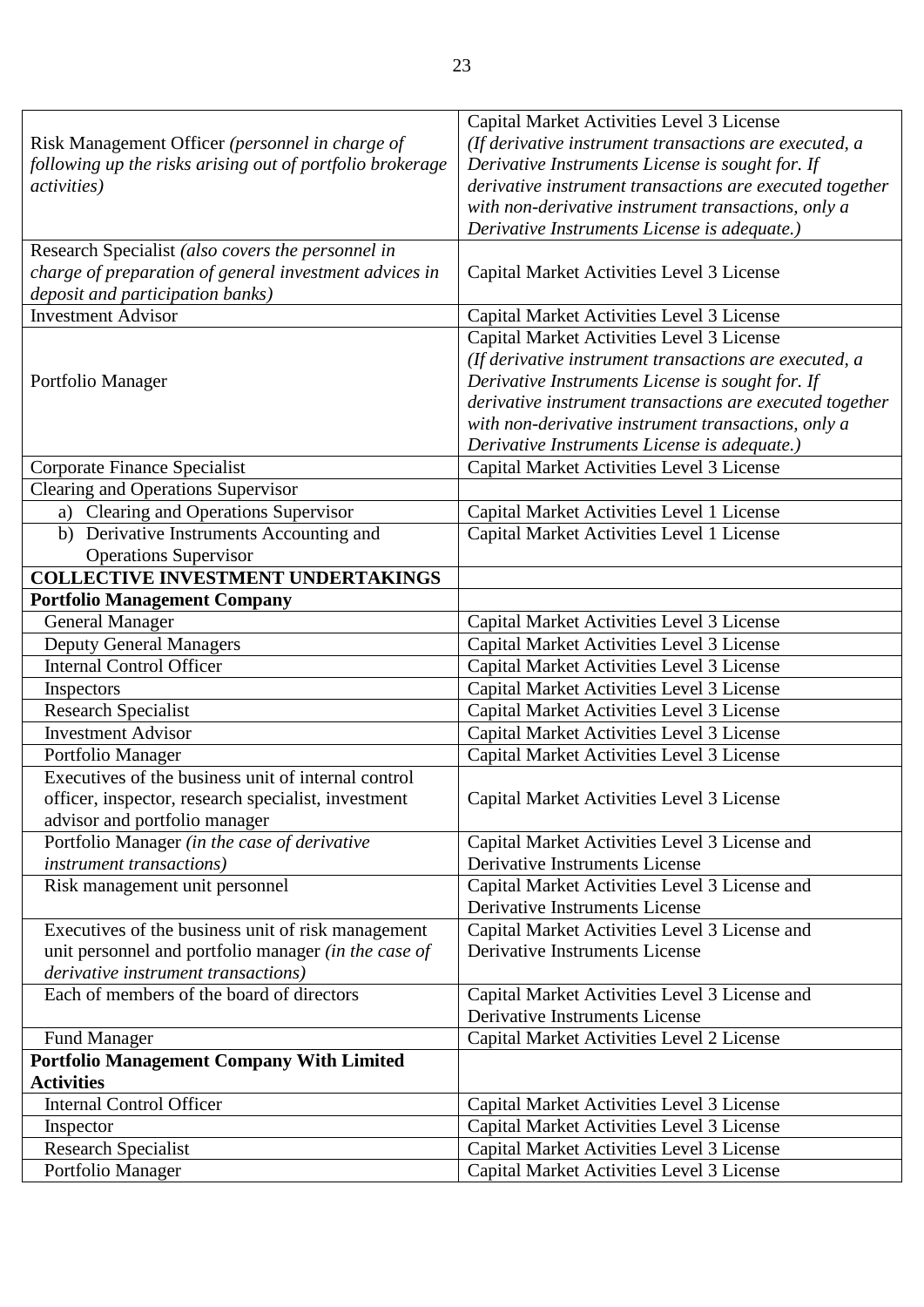| Executives of the business unit of internal control     |                                               |
|---------------------------------------------------------|-----------------------------------------------|
| officer, inspector, research specialist, investment     | Capital Market Activities Level 3 License     |
| advisor and portfolio manager                           |                                               |
| Portfolio Manager (in the case of derivative            | Capital Market Activities Level 3 License and |
| <i>instrument transactions</i> )                        | Derivative Instruments License                |
| Risk management unit personnel                          | Capital Market Activities Level 3 License and |
|                                                         | Derivative Instruments License                |
| Executives of the business unit of risk management      | Capital Market Activities Level 3 License and |
| unit personnel and portfolio manager (in the case of    | Derivative Instruments License                |
| derivative instrument transactions)                     |                                               |
| Real Estate Portfolio Management Company /              |                                               |
| <b>Venture Capital Portfolio Management Company</b>     |                                               |
| General Manager (if he does not have a minimum past     |                                               |
| experience of five years in real estate investments     | Capital Market Activities Level 3 License     |
| other than real estate trading business / in venture    |                                               |
| capital investments)                                    |                                               |
| <b>Other Portfolio Management Companies With</b>        |                                               |
| <b>Limited Activities</b>                               |                                               |
| <b>Investment Advisor</b>                               | Capital Market Activities Level 3 License     |
| <b>Portfolio Custodian</b>                              |                                               |
| <b>Custody Service Unit Executive</b>                   | Capital Market Activities Level 3 License and |
|                                                         | Derivative Instruments License                |
| <b>Internal Control Officer</b>                         | Capital Market Activities Level 3 License and |
|                                                         | Derivative Instruments License                |
| Risk management unit personnel                          | Capital Market Activities Level 3 License and |
|                                                         | Derivative Instruments License                |
| Clearing and Operations Supervisor                      | Capital Market Activities Level 1 License     |
| Derivative Instruments Accounting and Operations        | Capital Market Activities Level 1 License     |
| Supervisor                                              |                                               |
| <b>Pension Investment Fund</b>                          |                                               |
| Risk management unit personnel                          | Capital Market Activities Level 3 License and |
|                                                         | Derivative Instruments License                |
| <b>Free Fund</b>                                        |                                               |
| Portfolio Manager                                       | Capital Market Activities Level 3 License and |
|                                                         | Derivative Instruments License                |
| <b>Guaranteed and Protection Oriented Funds</b>         |                                               |
| Portfolio Manager                                       | Capital Market Activities Level 3 License and |
|                                                         | Derivative Instruments License                |
| <b>Securities Investment (Mutual) Fund and Exchange</b> |                                               |
| <b>Traded Funds</b>                                     |                                               |
| Portfolio Manager                                       | Capital Market Activities Level 3 License     |
| Portfolio Manager (if derivative instruments are        | Capital Market Activities Level 3 License and |
| included in the fund portfolio for hedging and/or       | Derivative Instruments License                |
| <i>investment purposes</i> )                            |                                               |
| <b>Real Estate Investment Fund</b>                      |                                               |
| <b>Real Estate Appraiser</b>                            | <b>Real Estate Appraisal License</b>          |
| <b>Securities Investment Partnership</b>                |                                               |
| <b>General Manager</b>                                  | Capital Market Activities Level 3 License     |
|                                                         |                                               |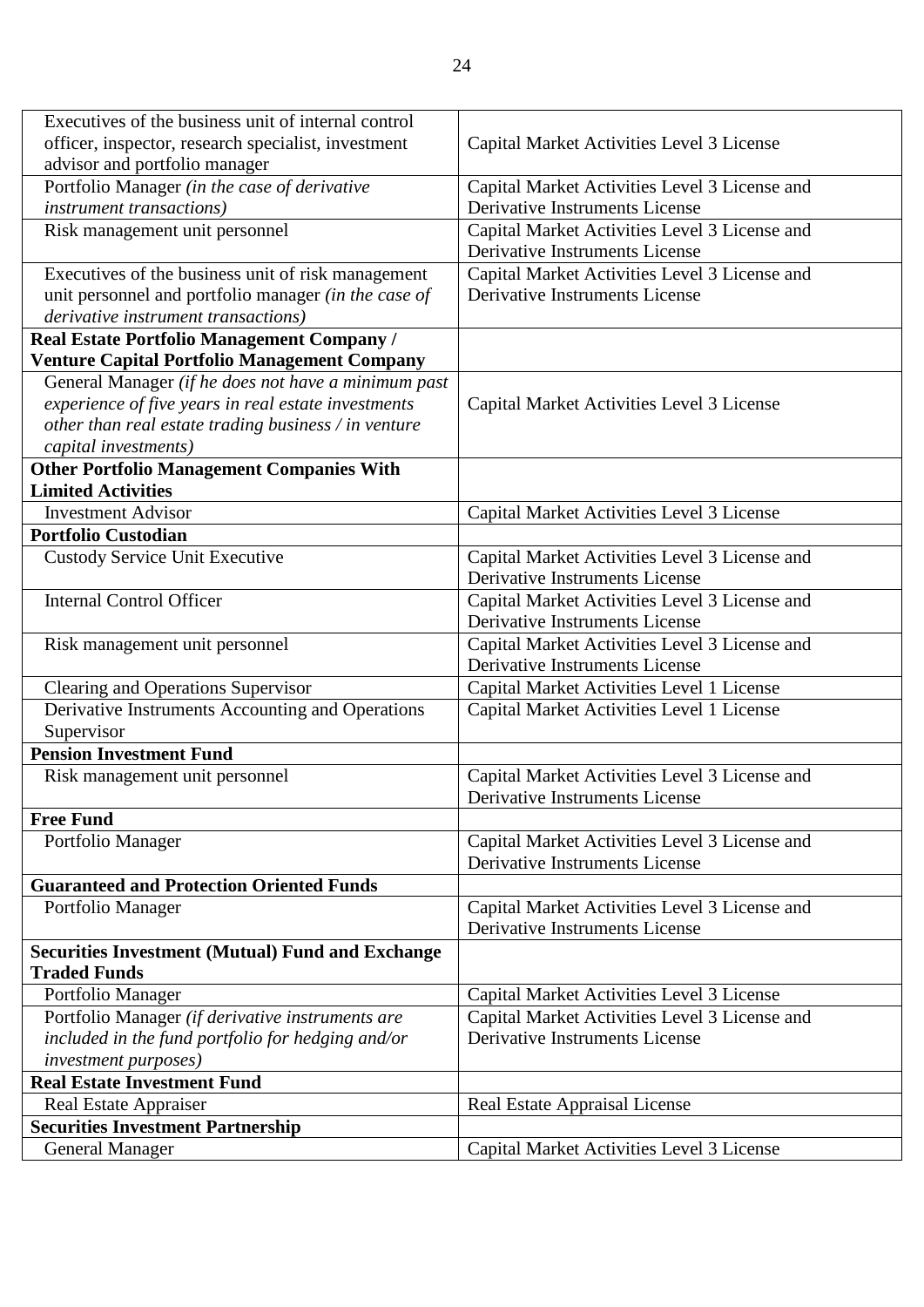|                                                           | Capital Market Activities Level 3 License and               |
|-----------------------------------------------------------|-------------------------------------------------------------|
| Risk management unit personnel                            | Derivative Instruments License (if the partnership's        |
|                                                           | articles of association does not contain a clause verifying |
|                                                           | that the partnership will not be a party to derivative      |
|                                                           | instrument transactions)                                    |
| <b>Internal Control Officer</b>                           | Capital Market Activities Level 3 License                   |
| Inspector                                                 | Capital Market Activities Level 3 License                   |
| Portfolio Manager                                         | Capital Market Activities Level 3 License                   |
| Portfolio Manager (if derivative instruments are          | Capital Market Activities Level 3 License and               |
| included in the portfolio)                                | <b>Derivative Instruments License</b>                       |
| <b>Real Estate Investment Trust</b>                       |                                                             |
| Portfolio Manager (If the portion of its portfolio        |                                                             |
| comprised of money and capital market instruments         | Capital Market Activities Level 3 License                   |
| exceeds 10% of its total assets, and if it manages        |                                                             |
| <i>itself.</i> )                                          |                                                             |
| Portfolio Manager (If the portion of its portfolio        |                                                             |
| comprised of money and capital market instruments         | Capital Market Activities Level 3 License and               |
| exceeds 10% of its total assets, and if it manages        | <b>Derivative Instruments License</b>                       |
| itself, and if derivative instruments are included in the |                                                             |
| portfolio.)                                               |                                                             |
| <b>Venture Capital Investment Partnership</b>             |                                                             |
| Portfolio Manager (If the portion of its portfolio        |                                                             |
| comprised of money and capital market instruments,        |                                                             |
| except for deposit and participation accounts,            | Capital Market Activities Level 3 License                   |
| exceeds 10% of its total assets, and if it manages        |                                                             |
| <i>itself.</i> )                                          |                                                             |
| Portfolio Manager (If the portion of its portfolio        |                                                             |
| comprised of money and capital market instruments,        |                                                             |
| except for deposit and participation accounts,            | Capital Market Activities Level 3 License and               |
| exceeds 10% of its total assets, and if it manages        | Derivative Instruments License                              |
| itself, and if derivative instruments are included in the |                                                             |
| portfolio.)                                               |                                                             |
| PUBLICLY HELD CORPORATIONS                                |                                                             |
| Investor Relations Unit Executive (Publicly held          |                                                             |
| corporations included in first and second groups          | Capital Market Activities Level 3 License and               |
| pursuant to the Corporate Governance Communiqué           | <b>Corporate Governance Rating License</b>                  |
| $no. II-17.1)$                                            |                                                             |
| Investor Relations Unit Executive (Publicly held          | Capital Market Activities Level 2 License and               |
| corporations included in third group pursuant to the      | <b>Corporate Governance Rating License</b>                  |
| Corporate Governance Communiqué no. II-17.1)              |                                                             |
| REAL ESTATE APPRAISAL COMPANIES                           |                                                             |
| Real Estate Appraiser                                     | Real Estate Appraisal License                               |
| Residential Real Estate Appraiser                         | Residential Real Estate Appraisal License                   |
| <b>CREDIT RATING AGENCIES</b>                             |                                                             |
| <b>Credit Rating Specialist</b>                           | <b>Credit Rating License</b>                                |
| <b>CORPORATE GOVERNANCE RATING</b>                        |                                                             |
| <b>AGENCIES</b>                                           |                                                             |
| <b>Corporate Governance Rating Specialist</b>             | <b>Corporate Governance Rating License</b>                  |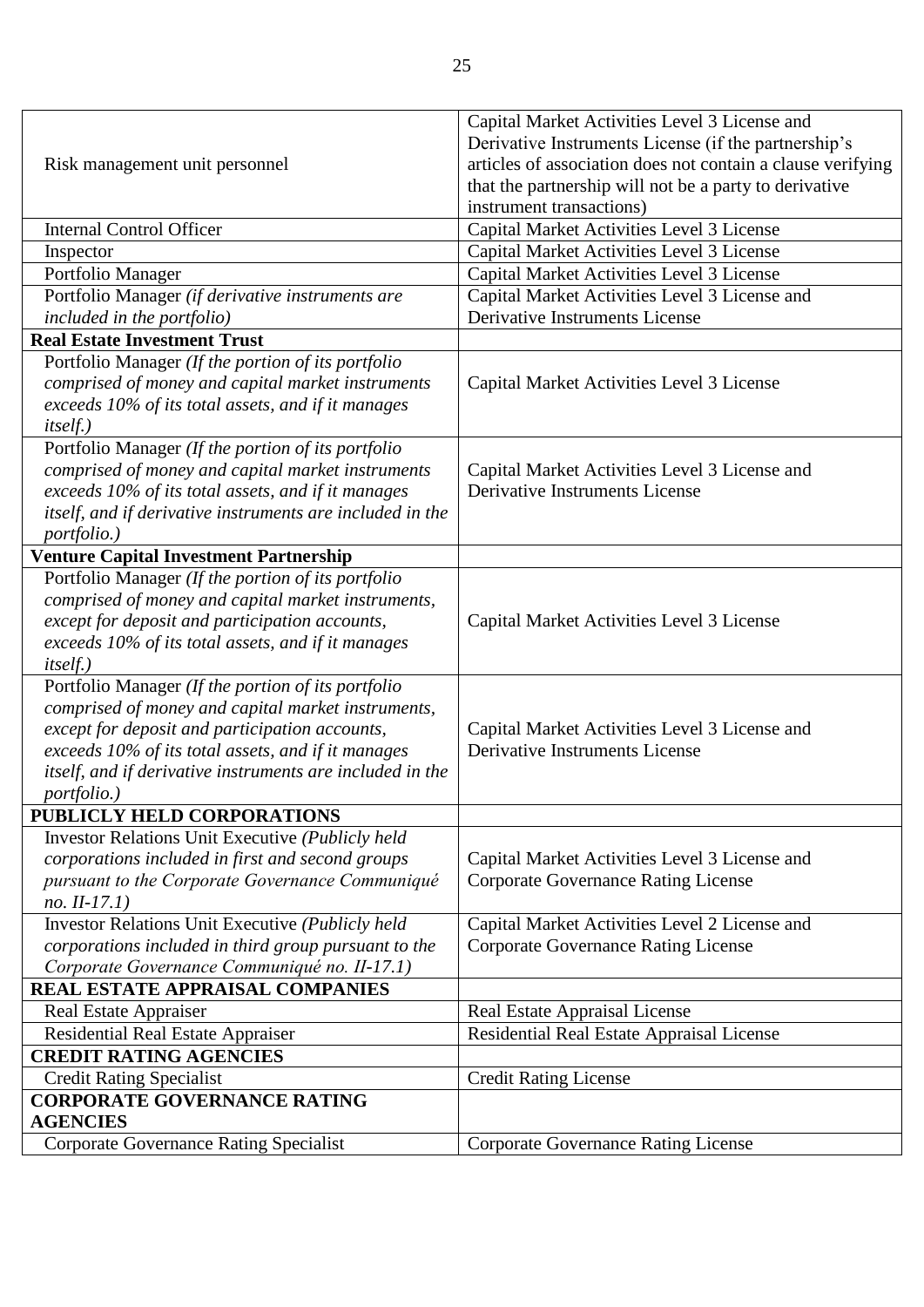# **Exhibit-2 Right to Work With Foreign Certificates**

| <b>Foreign Certificates</b>                         | <b>Eligible Job Titles and Positions</b>                                                                                                  |
|-----------------------------------------------------|-------------------------------------------------------------------------------------------------------------------------------------------|
| The Chartered Financial Analyst Level 1             | Job titles and positions for which a Capital Market<br>Activities Level 1 License is sought for                                           |
| The Chartered Financial Analyst Level 2             | Job titles and positions for which a Capital Market<br>Activities Level 2 License is sought for                                           |
| The Chartered Financial Analyst Level 3             | Job titles and positions for which a Capital Market<br>Activities Level 3 License and/or Derivative<br>Instruments License are sought for |
| General Securities Representative Examination       | Job titles and positions for which a Capital Market                                                                                       |
| (Series 7)                                          | Activities Level 1 License is sought for                                                                                                  |
| Chartered Institute for Securities and Investment   | Job titles and positions for which a Capital Market                                                                                       |
| Level 2 Award in Fundamentals of Financial Services | Activities Level 1 License is sought for                                                                                                  |
| Chartered Institute for Securities and Investment   | Job titles and positions for which a Capital Market                                                                                       |
| Level 3 Certificate in Investment Operations        | Activities Level 2 License is sought for                                                                                                  |
| Chartered Institute for Securities and Investment   | Job titles and positions for which a Capital Market                                                                                       |
| Level 3 Certificate in Investments (Securities and  | Activities Level 3 License and/or Derivative                                                                                              |
| <b>Financial Derivatives</b> )                      | Instruments License are sought for                                                                                                        |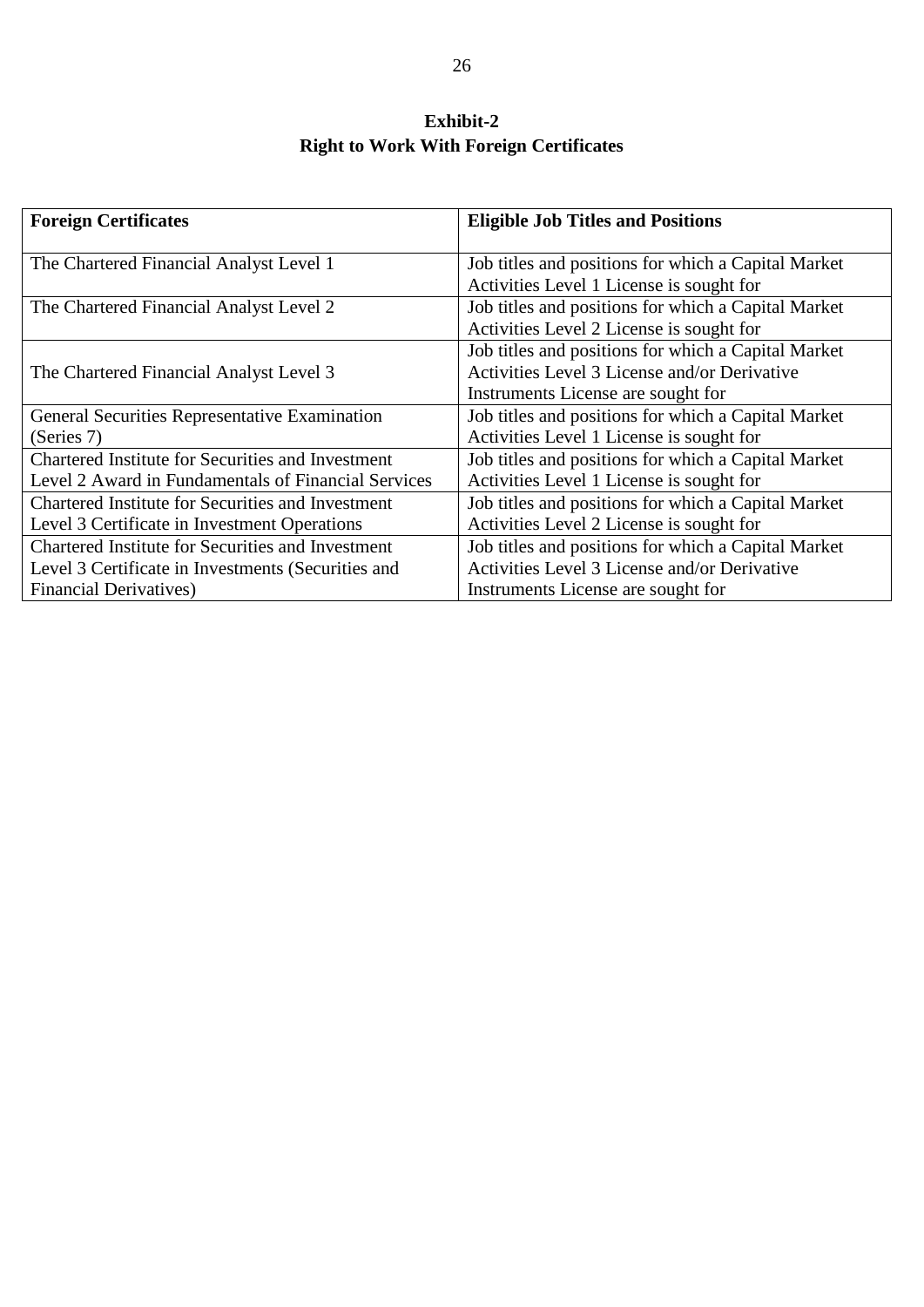# **Exhibit-3 Equivalency of Previously Issued License Certificates**

| <b>Previously Issued License Certificates</b>         | <b>New Equivalent License Certificates</b> |
|-------------------------------------------------------|--------------------------------------------|
|                                                       |                                            |
| Capital Market Activities Basic Level License         | Capital Market Activities Level 2 License  |
| Capital Market Activities Advanced Level License      | Capital Market Activities Level 3 License  |
| Derivative Instruments License                        | Derivative Instruments License             |
| <b>Corporate Governance Rating Specialist License</b> | <b>Corporate Governance Rating License</b> |
| <b>Credit Rating Specialist License</b>               | <b>Credit Rating License</b>               |
| Residential Real Estate Appraisal Specialist License  | Residential Real Estate Appraisal License  |
| Real Estate Appraisal Specialist License              | Real Estate Appraisal License              |
| <b>Basic Level Customer Representative License</b>    | Capital Market Activities Level 1 License  |
| Derivative Instruments Customer Representative        | Capital Market Activities Level 1 License  |
| License                                               |                                            |
| Clearing and Operations Supervisor License            | Capital Market Activities Level 1 License  |
| Derivative Instruments Accounting and Operations      | Capital Market Activities Level 1 License  |
| <b>Supervisor License</b>                             |                                            |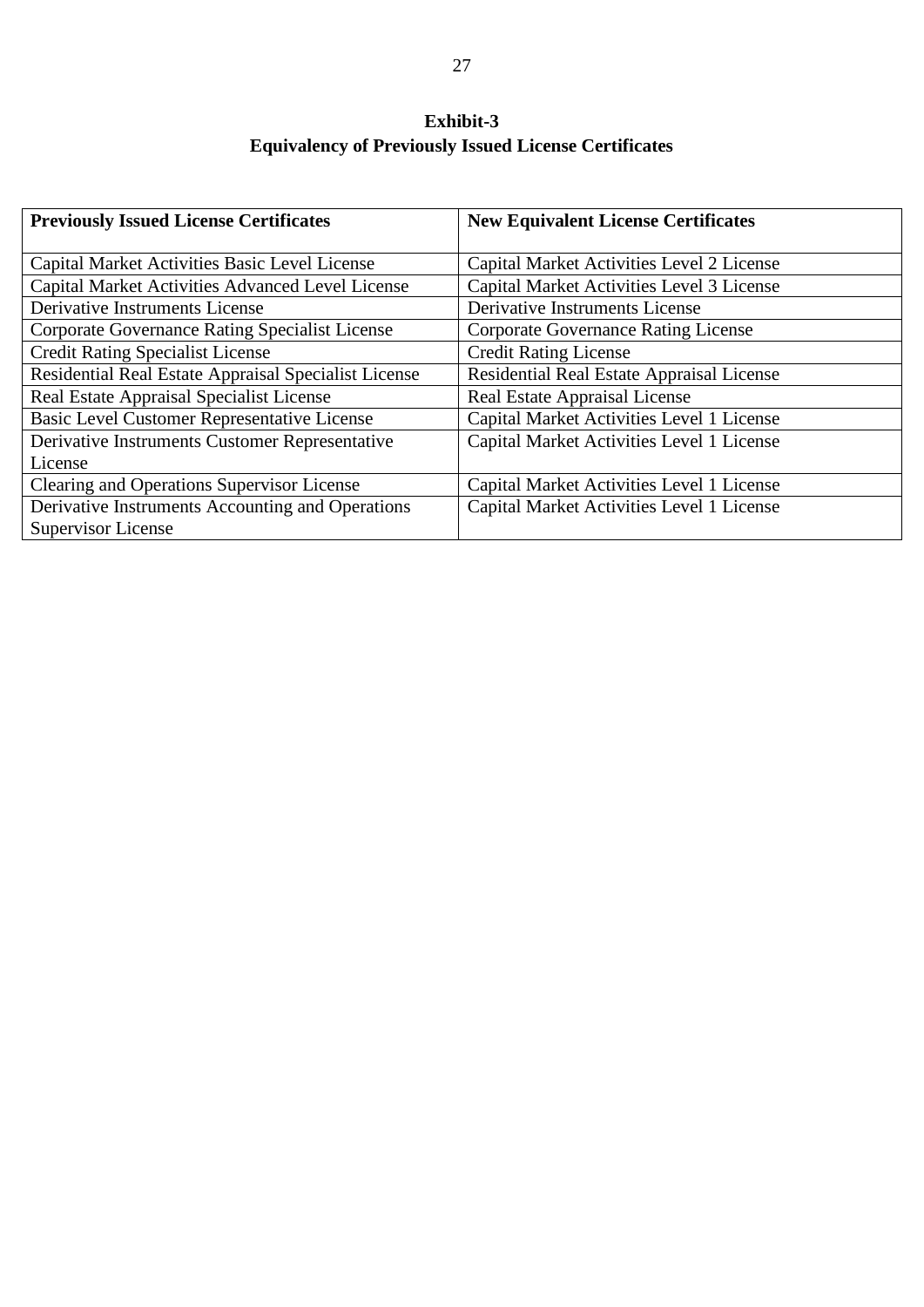| <b>Exhibit-4</b>                                             |  |
|--------------------------------------------------------------|--|
| <b>Equivalency of Examination Subjects Passed Previously</b> |  |

|    | <b>Examination Subjects Passed Previously</b>            | <b>New Equivalent Examination Subjects</b>              |
|----|----------------------------------------------------------|---------------------------------------------------------|
|    | <b>Capital Market Activities Basic Level Examination</b> |                                                         |
|    | 1. General Economy                                       | General Economy                                         |
|    | 2. Capital Markets Legislation and Relevant              | Narrow-scoped Capital Markets Legislation and           |
|    | Legislation                                              | Professional Rules, and Investment Firms                |
| 3. | Securities and Other Capital Market Instruments          | Capital Market Instruments 1, and Capital Market        |
|    |                                                          | Instruments 2                                           |
|    | 4. Stock Market                                          | If the average of marks got in examination subjects no. |
|    | 5. Debt Instruments Market                               | 4, 5 and 6 is above 50,                                 |
| 6. | Other Organized Markets and Marketplaces                 | <b>Financial Markets</b>                                |
|    | 7. Relevant Tax Legislation                              | Taxation in Institutions and Capital Markets            |
|    | 8. Basic Finance Mathematics, Appraisal Methods,         | <b>Basic Finance Mathematics and Appraisal Methods</b>  |
|    | Accounting and Financial Analysis                        |                                                         |
|    | 9. Clearing, Operations, Custody and                     | Clearing, Custody and Operations Transactions           |
|    | Dematerialization                                        |                                                         |
|    | <b>Capital Market Activities Advanced Level</b>          |                                                         |
|    | <b>Examination</b>                                       |                                                         |
|    | 1. General Economy and Financial System (Joint           | General Economy                                         |
|    | Module)                                                  |                                                         |
|    | 2. Capital Markets Legislation and Relevant              | Wide-scoped Capital Markets Legislation and             |
|    | Legislation (Commercial Law and Law on                   | Professional Rules, and Investment Firms                |
|    | Obligations) (Joint Module)                              |                                                         |
| 3. | Securities and Other Capital Market Instruments          | Capital Market Instruments 1, and Capital Market        |
|    | (Joint Module)                                           | <b>Instruments 2</b>                                    |
|    | 4. National and International Markets                    | <b>Financial Markets</b>                                |
|    | 5. Financial Management                                  | Financial Management and Financial Analysis             |
| 6. | <b>Analysis Methods</b>                                  | <b>Basic Finance Mathematics and Appraisal Methods</b>  |
|    | 7. Accounting, Financial Reporting and Audit             | <b>Accounting and Financial Reporting</b>               |
|    | 8. Relevant Tax Legislation (Joint Module)               | Taxation in Institutions and Capital Markets            |
|    | <b>Derivative Instruments Examination</b>                |                                                         |
|    | 1. General Economy and Financial System (Joint           | General Economy                                         |
|    | Module)                                                  |                                                         |
| 2. | Capital Markets Legislation and Relevant                 | Wide-scoped Capital Markets Legislation and             |
|    | Legislation (Commercial Law and Law on                   | Professional Rules, and Investment Firms                |
|    | <b>Obligations</b> ) (Joint Module)                      |                                                         |
| 3. | Securities and Other Capital Market Instruments          | Capital Market Instruments 1, and Capital Market        |
|    | (Joint Module)                                           | <b>Instruments 2</b>                                    |
| 4. | Derivative Instruments                                   |                                                         |
|    | 5. Modus Operandi of Futures and Options                 | If the average of marks got in examination subjects no. |
|    | Markets                                                  | 4, 5 and 6 is above 50,                                 |
|    | 6. Arbitrage and Protection with Derivative              | Derivative Instruments, Markets and Risk Management     |
|    | Instruments                                              |                                                         |
|    | 7. Accounting, Clearing and Operations                   | Clearing, Custody and Operations Transactions           |
|    | Transactions                                             |                                                         |
|    | 8. Relevant Tax Legislation (Joint Module)               | Taxation in Institutions and Capital Markets            |